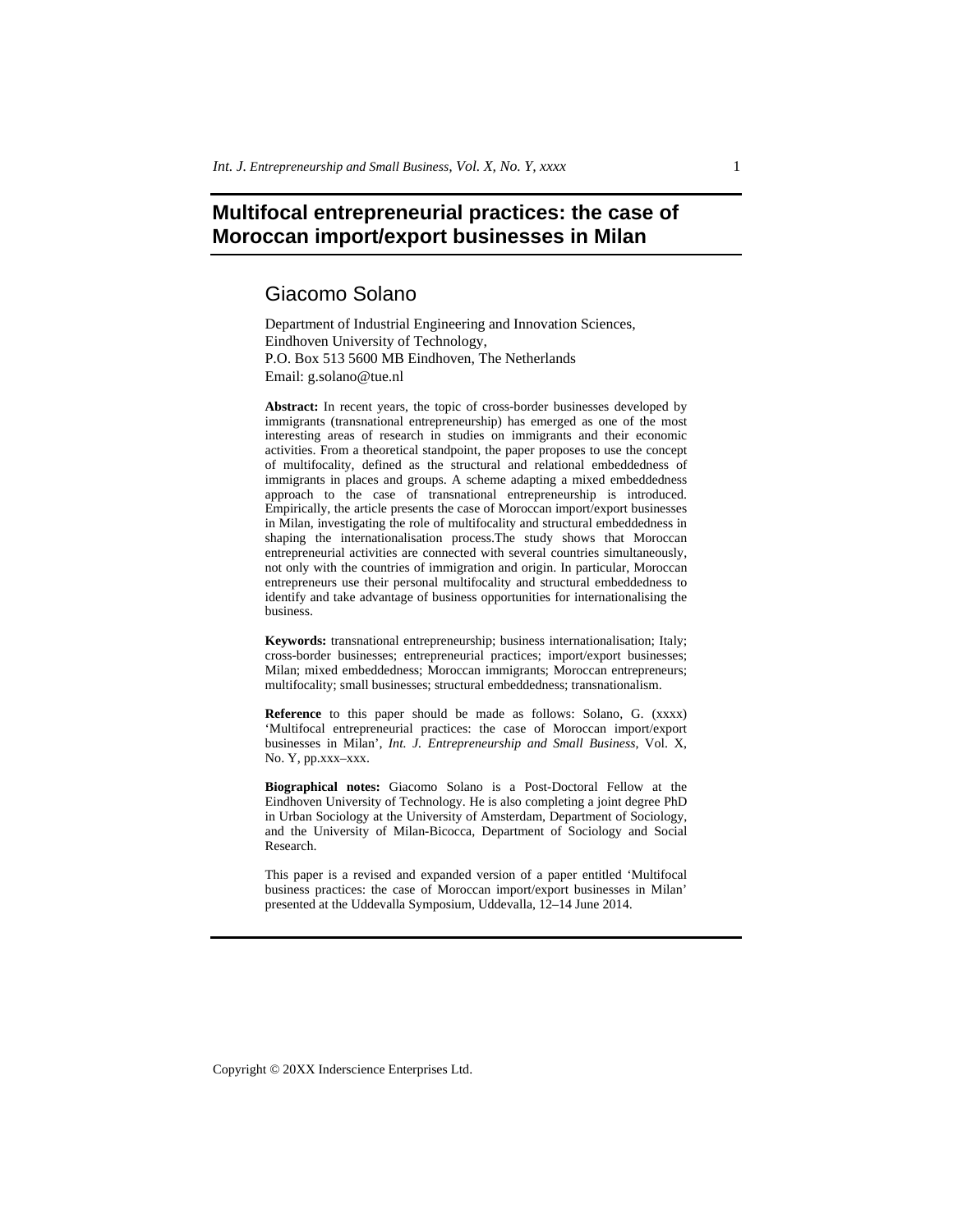### **1 Introduction**

In recent years, cross-border businesses developed by immigrant entrepreneurs have emerged as one of the most interesting areas of research in studies on immigrants and their economic activities. As a topic, it intersects between the field of immigrant entrepreneurship and that of immigrant transnationalism. This paper analyses the case of Moroccan import/export (I/E) businesses in Milan, as immigrant I/E businesses are an example of immigrant transnational entrepreneurship *par excellence* (see Section 3.1). Transnational immigrant entrepreneurship "involves entrepreneurial activities that are carried out in a cross-national context" [Drori et al., (2009), p.1001]. Therefore, a transnational business is an entrepreneurial activity that exploits opportunities across national borders and depends on contacts and associates in other countries for the conduction of business (Chen and Tan, 2009; Portes et al., 2002).

The concept of transnational entrepreneurship refers to people who migrate from one country to another and start a business in the country of immigration, with business links outside this country. Entrepreneurs with a transnational business do not necessarily deal exclusively with co-nationals spread all over the world (as in diaspora networks), but also with people who do not necessarily come from the same country of origin. Therefore, they are immigrants who have decided to expand their entrepreneurial activities outside the borders of their country of immigration. Transnational entrepreneurship does not automatically entail that these entrepreneurs maintain cultural and business connections with their co-nationals in the country of origin or in other countries. In this regard, it partially differs from other fields such as diaspora entrepreneurship [for the concept of diaspora entrepreneurship, see for example Elo (2015)].

Since the topic is relatively recent, some gaps remain both from a theoretical and an empirical standpoint (Solano, 2015a). Firstly, there is still a lack of concepts so as to understand the phenomenon more in depth. Since transnational entrepreneurship involves various contexts, it appears that studies in the field have so far failed to fully explain the processes and the practices connected to this particular form of immigrant entrepreneurship. Secondly, contextual opportunities have often been taken for granted in the analysis of transnational entrepreneurship, and while the literature routinely mentions the importance of context, it does not actually define it or analyse it in detail. This article proposes to partially fill these critical gaps.

In the following section of the article I discuss the main concepts in the field and I introduce some new notions. Then, I present the research regarding Moroccan I/E entrepreneurs in Milan. Finally, in the conclusions I summarise both the theoretical and empirical contribution of the article.

## **2 Theoretical background**

## *2.1 Transnationalism and embeddedness*

The increasing opportunities for mobility (e.g., low-cost flights) and communication (e.g., Skype, and social networks such as Facebook and Twitter) encourage people to maintain social relations all over the world, and provide them with easy access to information about different locations and contexts. The notion of transnationalism (Glick Schiller et al., 1992; Basch et al., 1994; Levitt and Jaworksy, 2007) is meant to account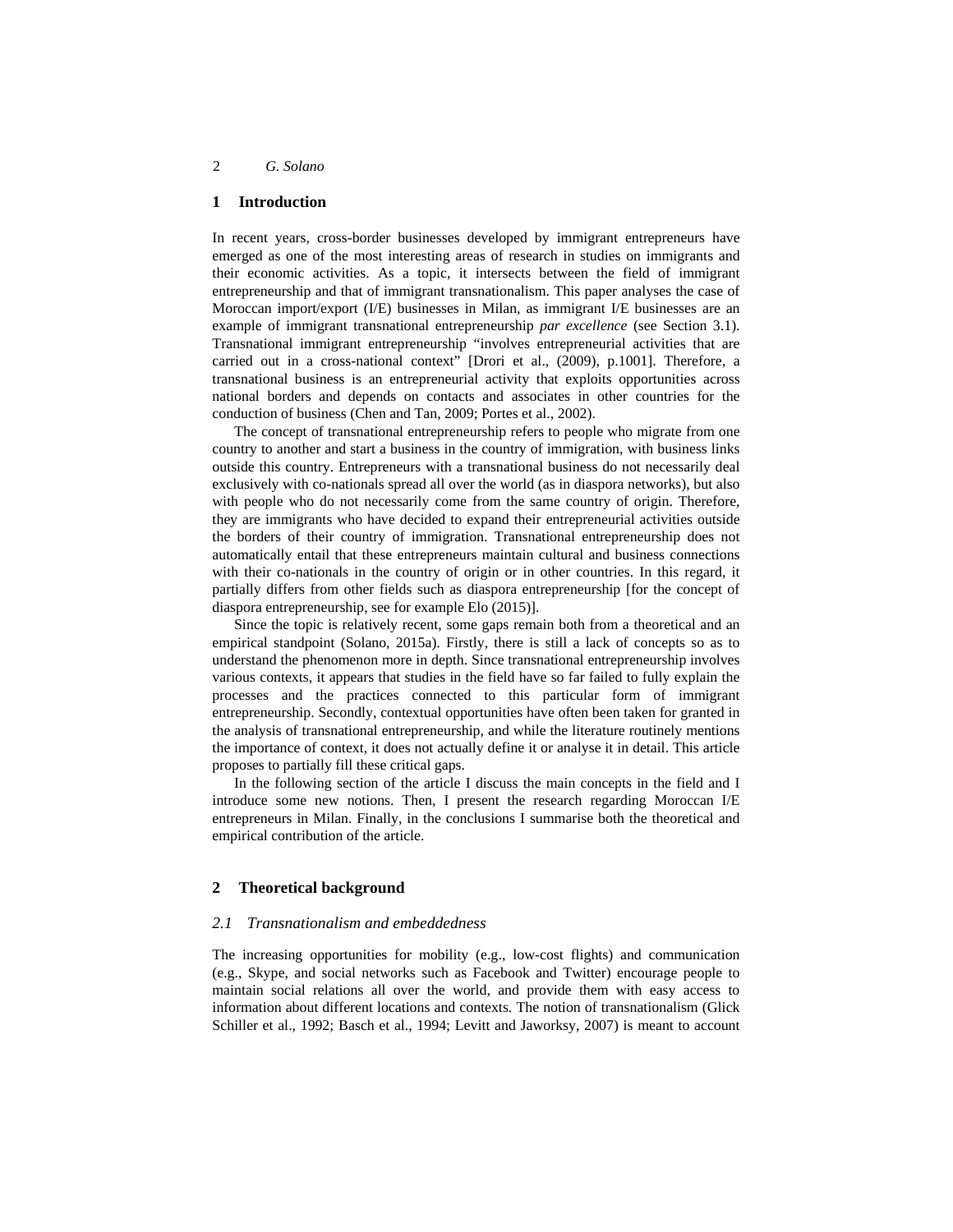for this new reality: immigrants, i.e., people who migrate from their country of origin to another, are now developing multi-located paths of migration. Although immigrants may be integrated in their country of destination, they continue to participate (in various ways and degrees) in the life of their country of origin. They maintain contacts and links with their country of origin as well as with relatives, co-nationals, etc. located in other countries.

However, transnationalism is not a de-territorialised phenomenon independent of the context in which the actions of individuals take place. On the contrary, it is deeply connected, at different spatial levels, to a series of geographic locations. At the same time, new forms of belonging emerge. Strictly in connection with transnational actions and links, immigrants develop forms of multiple belonging, cutting across national borders. In their daily life, they refer to different places and groups (Ehrkamp and Leitner, 2003), e.g., their co-nationals, their country of origin, their neighbourhoods in the city of immigration, etc.

Vertovec (2004) developed the concept of bifocality, which was previously introduced by Rouse (1992), to describe the fact that immigrants belong and live their everyday lives in more than one context. Immigrants remain deeply linked to their country of origin and maintain a strong sense of connection and closeness to places and people there. At the same time, they develop similar feelings in reference to places and people in the country of immigration. The concept of bifocality refers to the fact that their lives and actions are not only influenced by their context of arrival, they are also strongly affected by their context of origin. The two contexts (with their sets of norms, rules, habits, etc.) merge together and become part of a unique area of experience influencing their actions and decisions.

Immigrants, and in particular immigrant entrepreneurs, can have links not only with their host and home countries, but also with others. As pointed out by Bagwell (2015) in his analysis on Vietnamese entrepreneurs in London, transnational entrepreneurship today is characterised by 'multi-polar' links.

Considering that immigrants' lives increasingly develop in several countries, the article proposes the term *multifocality*<sup>1</sup> (rather than bifocality). Even though immigrants are based in their context of immigration, in everyday life they act in reference to different contexts. Multifocality refers to the embeddedness of immigrants in various *places* and *groups.*

First, the concept entails that immigrants may be embedded in different places: their country of origin, their country of immigration and possibly other countries. Entrepreneurs are normally inserted in their country of origin and their context of immigration, but for many reasons (e.g., past experience) they may have connections and be embedded in third countries as well. This embeddedness can apply at different levels: national, regional/municipal and district (see also Section 2.2).

Second, the concept also refers to embeddedness in different groups. Indeed, groups (family, co-nationals, natives of the host country, other immigrants, etc.) are the first vehicle for the diffusion of norms, customs and traditions.

Moreover, the concept of multifocality does not refer to concrete actions but rather to the fact that immigrants consider several contexts as reference points, and these entail norms, values and customs which may influence behaviour.

Thus, transnationalism and multifocality are strictly connected to embeddedness in several contexts and groups. As for the concept of embeddedness, it refers to an analytical approach (typical of new economic sociology) starting from the theoretical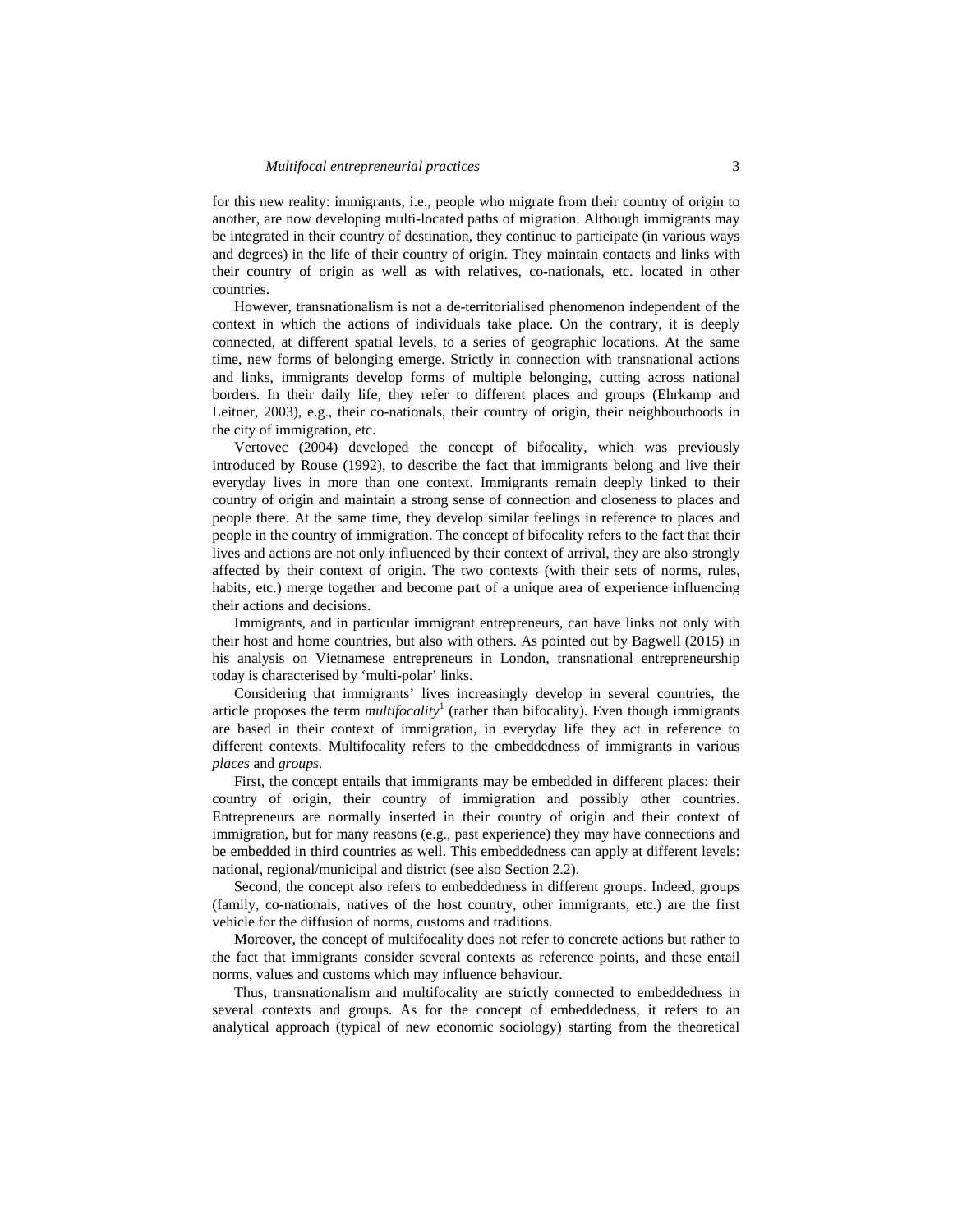standpoint that economic actions are not only based on individual and economic calculations (Mingione, 2013). On the contrary, they are strongly structured by social contexts such as networks, institutions, norms and values (Polany, 1968; Granovetter, 1985). The concept refers here to the individual entrepreneur level and to the fact that individuals are influenced in their economic (and entrepreneurial) actions by social structure (i.e., non-economic institutions).

With reference to immigrants, Portes defines embeddedness by distinguishing between relational and structural embeddedness. For Portes, structural embeddedness concerns the "limits and possibilities offered by polity and society" [Portes, (1995). p.25], while "the assistance and constraints offered by the co-ethnic community, mediated through social networks" (*ibidem*) refers to relational embeddedness. In Portes' definition, relational embeddedness regards the links among co-ethnics, with particular reference to the constraints and resources that inclusion in the co-ethnic networks entails.

As a concept connecting transnationalism and immigrant entrepreneurial activities, immigrant embeddedness is defined in this article as *the degree to which immigrants' actions are influenced by their involvement in places and/or groups*. Saying for example that 'immigrants are embedded in their co-national group' means that their enmeshment in their group of co-nationals effectively conditions their actions and decisions.

Starting from Portes' definitions, relational embeddedness is considered here as basically connected to the social networks of immigrants. Relational embeddedness refers to the various types of personal relations in which entrepreneurs participate, including with co-ethnics, other immigrants and/or native contacts. Structural embeddedness, on the other hand, refers to settlement in the political, economic, and social contexts in which immigrants operate. However, embeddedness in social groups (e.g., co-ethnics) does not indicate only relational embeddedness, since belonging to a social group also implies a structural side. This structural side is represented by groups' characteristics, such as models of behaviour, habits, customs, norms, and traditions – something partially external to individuals – which are typical of a particular group.

Recalling the concept of multifocality introduced above, this refers to insertion in certain places and groups which influence immigrant actions. Therefore, both the concept of immigrant embeddedness and the combination of structural and relational embeddedness provide the basis for the concept of multifocality, which can then be defined as the *structural and relational embeddedness of immigrants in places and groups*.

# *2.2 Mixed embeddedness and opportunity structure in the field of transnational immigrant entrepreneurs*

Considering the analysis of immigrant entrepreneurship, and the use of the concept of embeddedness in this field, some authors (Kloosterman et al., 1999; Kloosterman and Rath, 2001) have proposed a *mixed embeddedness* approach. This proposal starts from the fact that past studies on immigrant entrepreneurship have focused mainly on the supply side, namely the reasons for starting up the business as well as the individual and social resources used, and less on the demand side. However, in order to fully understand the phenomenon of immigrant entrepreneurship it is also necessary to take into account the opportunity structure (Waldinger et al., 1990), i.e., the opportunities that lie in the context(s) where the entrepreneurial activity is started.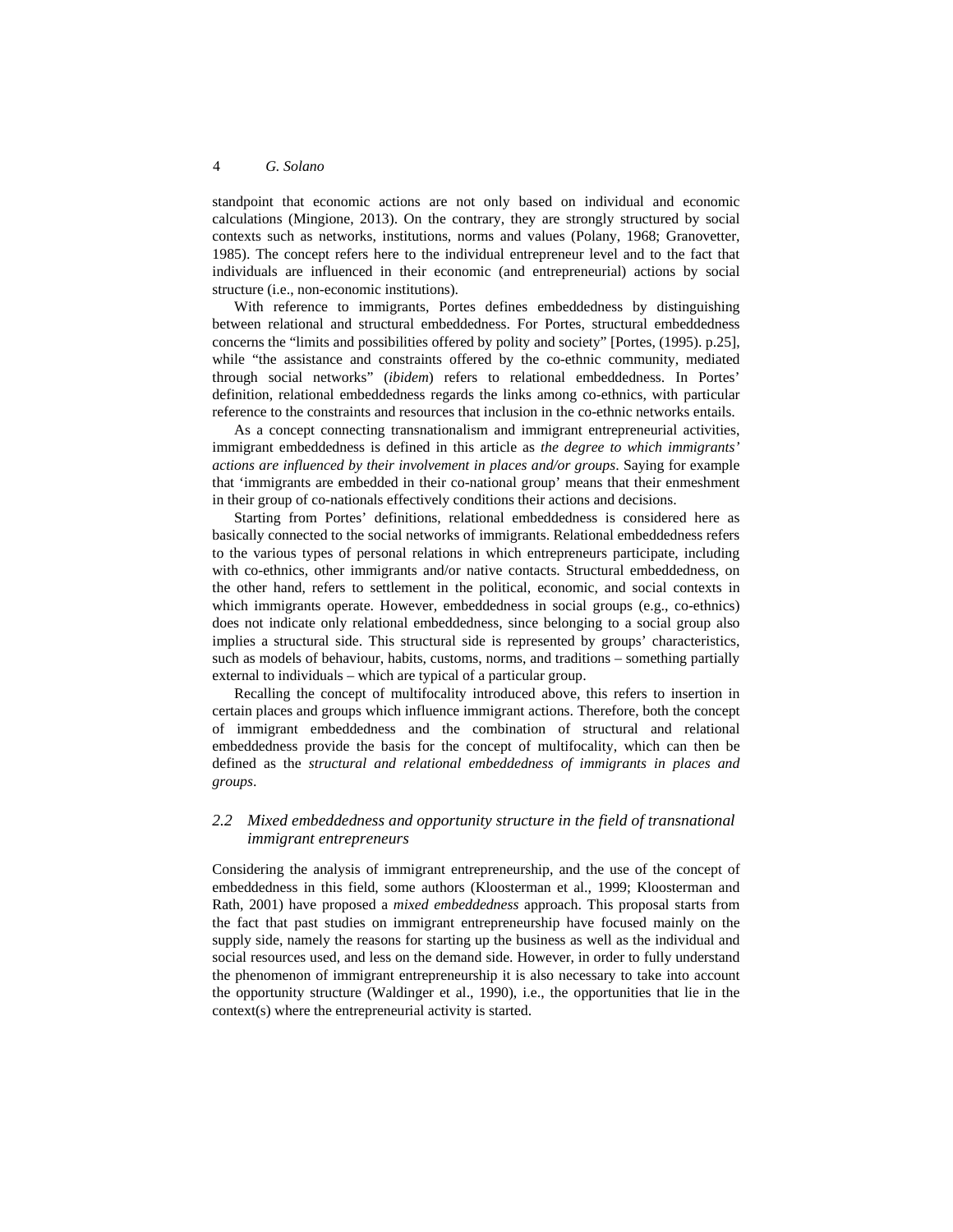#### *Multifocal entrepreneurial practices* 5

The key issue is the matching process between the immigrants' skills and resources (their human and social capital) and the structure of opportunities (Waldinger et al., 1990; Kloosterman et al., 1999). Indeed, because immigrants often have to contend with a lack of capital or inadequate language skills, not everyone is able to innovate and take advantage of the opportunities offered by the markets (and, more generally, the contexts).

Starting from this, a model of mixed embeddedness applied to the field of transnational immigrant entrepreneurship is proposed here.

The model takes into account the fact that immigrant entrepreneurial activities are strictly connected to, and influenced by, the places in which immigrants live their lives and develop their business, the groups they belong to and have contacts with, as well as their personal skills, abilities and experiences (i.e., their individual resources).

Individual resources affect entrepreneurial activity. Both human capital and financial capital can be considered individual resources. Financial capital is namely the sum of money that an entrepreneur can invest in his or her business, whereas human capital refers to educational background, skills, knowledge, and personal attributes such as creativity and ability to innovate. Individual resources directly affect business creation and success. For example, language skills can be fundamental for expanding the business and starting to trade with another country (Rusinovic, 2008; Terjesen and Elam, 2009). In addition, previous knowledge of the sector might facilitate the start-up of the business, for example when the entrepreneur already knows certain suppliers (Patel and Conklin, 2009; Terjesen and Elam, 2009; Ambrosini, 2012).

Since immigrants experience life in different contexts and groups, the contexts in which they can be linked are basically the country of origin, the country of immigration, and other countries (i.e., the global environment). For each of these, it is possible to distinguish three spatial levels (see Kloosterman and Rath, 2001): national, regional/urban, and neighbourhood. These spatial levels usually differ in the features they have (e.g., number of co-nationals; market structure).

Opportunity structure seems composed by three spheres.

In relation to places, opportunity structure refers to two areas (Schutjens, 2014).

First, institutional conditions (laws, rules, and facilitations) play an important role (e.g., Portes et al., 2002; Morawska, 2004). The institutional framework, when favourable, helps create the conditions for the start-up, the development and the growth of transnational businesses, and therefore affects entrepreneurial activities through a structure of incentives and opportunities (Urbano et al., 2010, 2011; Rath, 2011). In particular, two conditions have been emphasised in the literature:

- 1 rules, laws and policies that support business start-ups [e.g., business incubators, as described by Rieddle et al. (2010)]
- 2 policies and legislation on immigration (Miera, 2008).

Second, favourable situations consist not only of institutional features but also economic and market conditions and opportunities. For example, in Italy the fact of having a relevant number of entrepreneurs in specific sectors (e.g., in the food service sector) might affect the profitability of a new business in these sectors.

Therefore, places have certain characteristics and peculiarities that may affect opportunity structure (Waldinger et al., 1990).

Groups can also provide resources to the entrepreneur. With regard to immigrants, four main groups must be taken into account: the family (immediate and extended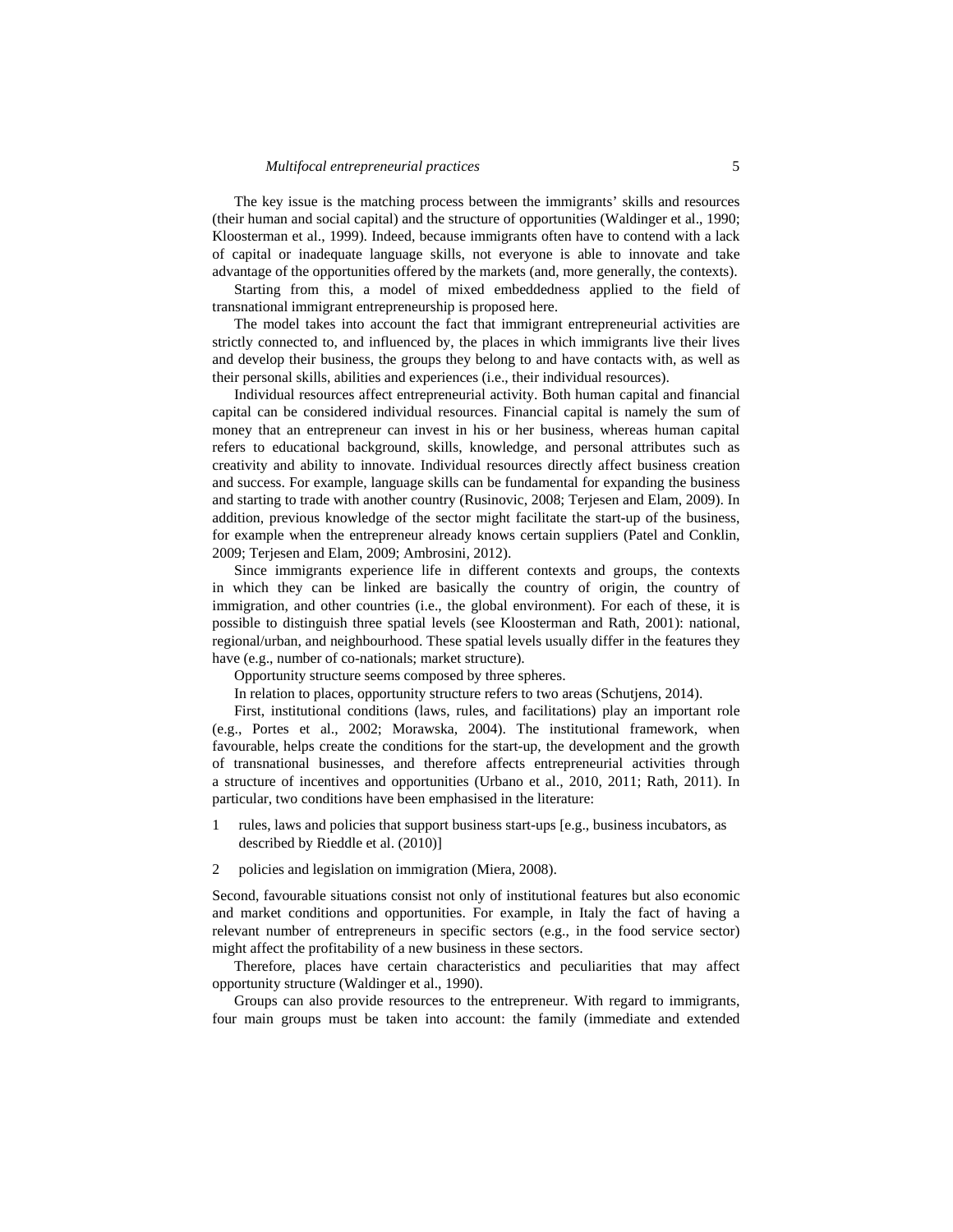relatives), co-nationals, other immigrants, and natives of the country of immigration. The characteristics of these groups – habits and needs, such as consumption habits or entrepreneurial conducts – may influence the decision to start a business, the choice of a given sector, and, consequently, the decision to internationalise the business.

More generally, the interplay between groups' characteristics (group level – different groups) and political-institutional and economic contexts (place level – different contexts and spatial levels) creates an opportunity structure which can be used by transnational immigrant entrepreneurs for their businesses.

Groups impact also on the business through the entrepreneur's personal contacts, i.e., people who constitute the entrepreneur's social capital and can provide help such as information, free or inexpensive labour, financial support, etc. Personal contacts directly influence entrepreneurial activities. With regard to transnational entrepreneurship, the literature has shown the importance of social contacts (e.g., relatives) when managing the foreign side of the business (Portes et al., 2002; Kariv et al., 2009; Patel and Terjesen, 2011).

Finally, given the opportunity structure, the entrepreneurs' personal skills and contacts (social capital) influence their knowledge of the opportunity structure and the way they take advantage of it. Social and human (as well as financial) capitals also affect the way they take advantage of them, as stated by the mixed embeddedness approach. For example, Italian immigrants in a country where pizza is highly in demand might have problems starting up a pizzeria because they do not have the necessary skills to make good pizza. They may not be able to hire a good pizza chef for lack of money, orif they have the means, they may be unable to find a good chef because they lack the right social contacts (social capital) to be able to find one.

Therefore, connecting the mixed embeddedness model with the concept of multifocality, the fact of being embedded in groups (relational and structural embeddedness) and in places (structural embeddedness) plays a relevant role in the start-up, the growth and the success of the business. Indeed, structural and relational embeddedness can provide entrepreneurs with the necessary resources for a cross-border business. Similarly, embeddedness allows immigrant entrepreneurs to recognise entrepreneurial opportunities and to exploit them (Sequeira et al., 2009; Short et al., 2010).

Starting from the model presented above, this article addresses the opportunity structure and the structural part of embeddedness in reference to research on Moroccan I/E businesses. The existing literature tends to underestimate or take for granted the role of context and the opportunity structure. Indeed, analysing how the opportunity structure shapes immigrant entrepreneurial behaviours is even more important in the case of transnational businesses, but so far only a few studies have looked at the role of context and opportunities (Morawska, 2004; Miera, 2008; Rieddle et al., 2010; Urbano et al., 2010). Moreover, though some of the literature underlines the role of embeddedness in recognising and taking advantage of available opportunities (e.g., Sequeira et al., 2009), the extent and the characteristics of this embeddedness have not yet been clearly defined.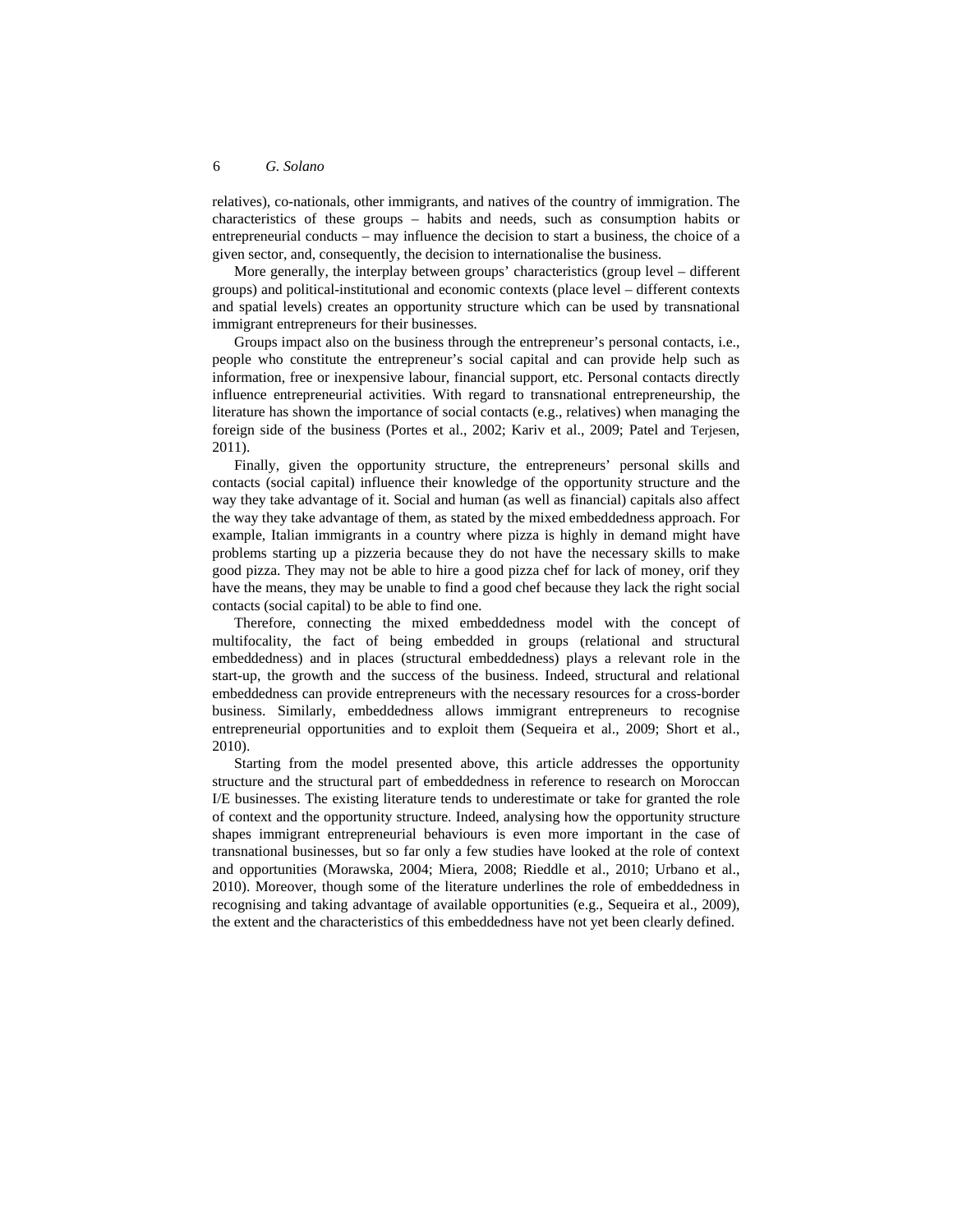#### **3 The case of Moroccan I/E businesses in Milan**

#### *3.1 Aim and methodology*

The article focuses on how and to what extent structural embeddedness in different contexts and groups influences the transnational entrepreneurial behaviours of immigrants, in particular the internationalisation of their business – i.e., the "the geographical expansion of economic activities over a national country's borders" [Ruzzier et al., (2006), p.477].

The purpose is to show how entrepreneurs take advantage of the various opportunities available at different spatial levels (national, regional/urban, district; country of origin, country of immigration, and other countries). In particular, the aim is to understand whether or not knowledge of the opportunities arising from different contexts is acquired through a certain degree of structural embeddedness. The choice of focusing only on structural embeddedness is connected to the importance of contexts in the field of transnational businesses (see for example Drori et al., 2009).

In detail, articles' research questions are:

- 1 In what countries and at what spatial level(s) do entrepreneurs take advantage of available opportunities to internationalise their business?
- 2 What spheres (political-institutional, economic; groups' characteristics) are these opportunities drawn from?
- 3 How do entrepreneurs recognise and exploit available opportunities for business internationalisation? In particular, to what extent does a certain degree of structural embeddedness matter for this purpose?

The research focuses on I/E entrepreneurs, in order to understand which context opportunities are used for cross-border and multi-located types of businesses, and to determine to what extent this is a consequence of their structural embeddedness. In fact, even though I/E businesses are economic activities connecting different countries, and surely a central role is played by the various contexts presenting opportunities, it is not clear at which spatial level (in which countries and at which level) these opportunities are seized and what the interplay is between institutional, economic and market contexts and the possibilities provided by groups. Moreover, past studies have not shown to what extent immigrants are embedded in the contexts and groups from which they draw their resources (Solano, 2015a). I/E businesses imply by definition the seizing of opportunities in different locations, but the entrepreneur may not be embedded in these places at a structural level. In fact, an opportunity might be seized for many reasons or in many ways. The entrepreneur may know a key contact allowing him/her to recognise and/or take advantage of such an opportunity (relational embeddedness). Or, the owner might decide to do a certain amount of personal research (on the internet, by going to trade fairs, etc.). Alternatively, the entrepreneur may have direct knowledge (i.e., not mediated through contacts) of institutional bodies, economic markets, or places and groups' characteristics because he/she is more or less integrated in a spatial context or in a particular group (structural embeddedness).

Therefore, the research is centred on the dynamics of the internationalisation process. For this reason I focus on homogeneous group of transnational entrepreneurs (i.e., entrepreneurs with cross-border business activities), namely I/E business owners.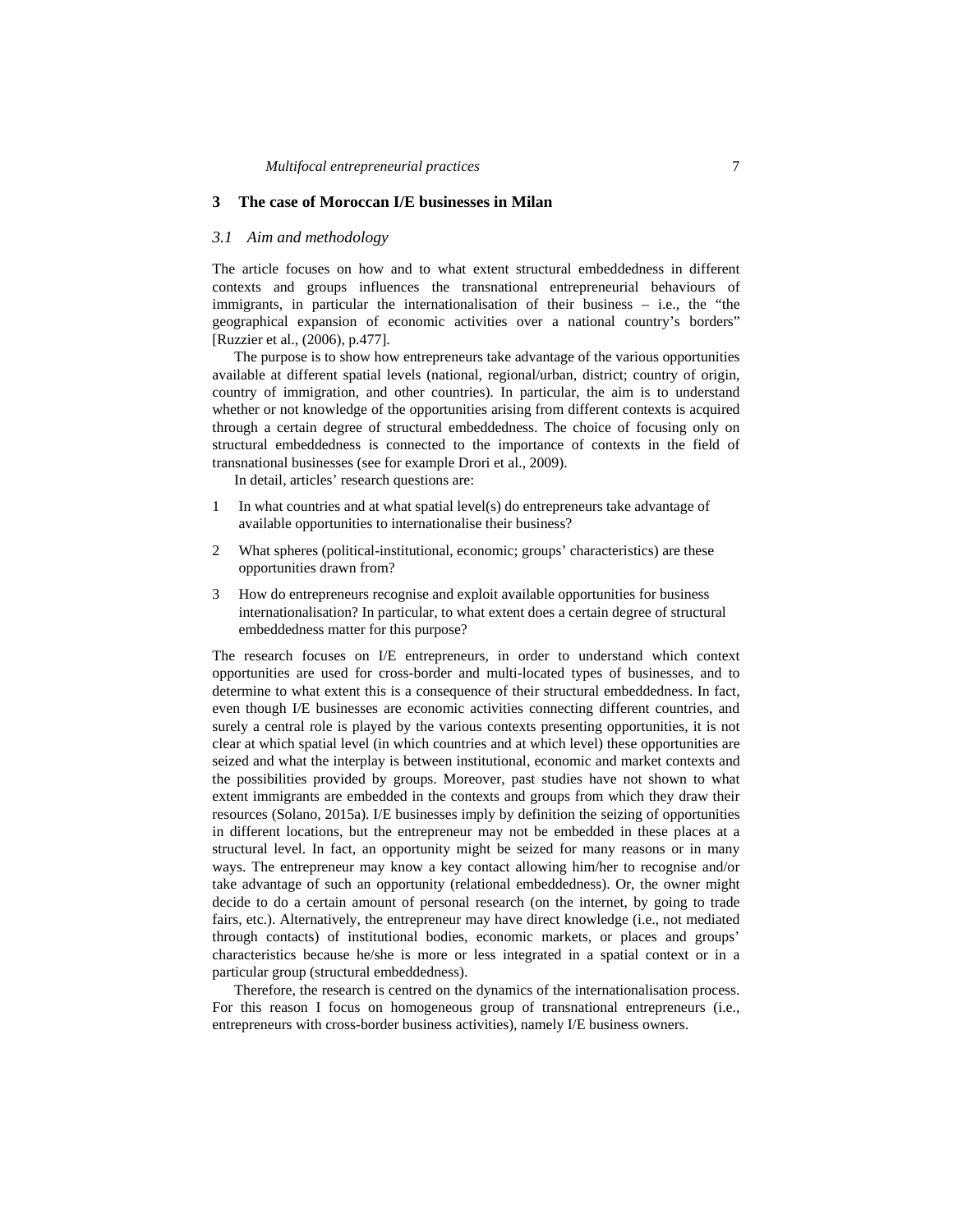However, it is important to note that I/E businesses are only a small part of the total entrepreneurial activities carried out by Moroccans and, more generally, by immigrants<sup>2</sup>. The majority of businesses owned by immigrants in Italy focus only on small trade in the local market and are not very profitable (Ambrosini, 2011; Chiesi et al., 2011; Solano, 2015b).

With the aim of better understanding the different mechanisms and processes that fall under the experiences of transnational entrepreneurial practices, I used a qualitative approach and method. I was mainly interested in analysing and understanding the dynamics and processes at play within the cases (Gold, 1997; Ghauri and Grønhaug, 2010). For this reason, there was no need for a statistically representative sample. A convenient sample was chosen based on qualitative typologies, which means that entrepreneurs were selected based on the different types of business within the category of Moroccan entrepreneurs with an I/E business. I chose to focus more on social representativeness, on the basis of the salience of the cases (Silverman, 2000).

I used four entry points to select interviewees:

- 1 by consulting the Trade Register of the Chamber of Commerce<sup>3</sup>
- 2 by walking around in the areas with a great concentration of Moroccan businesses according to Chamber of Commerce data
- 3 by collecting business cards in some shops selling 'ethnic' products
- 4 by snowball sampling (in two cases).

I used these four entry points in order to draw an accurate picture of the I/E activities carried out by Moroccan entrepreneurs in Milan, and to include all types (e.g., business only importing or exporting products; couriers – see Section 3.2) in the sample.

I was able to estimate to about 30 the number of I/E entrepreneurs in Milan and the metropolitan area<sup>4</sup>.

From September 2013 to February 2014, I conducted  $18<sup>5</sup>$  face-to-face interviews with Moroccan entrepreneurs running an import and/or export (or similar) business in Milan. This was part of a larger project comparing transnational business practices of Moroccan entrepreneurs in Amsterdam and Milan.

Interviews lasted from one hour to one hour and a half<sup>6</sup>. A semi-structured interview guide was used. Basic profile data for each business was gathered, such as number of employees, year of start-up, location and sectors, along with information on the entrepreneur, including age, gender, migratory path, educational background, training skills and past work experience. Questions regarding the entrepreneurial experience, the decision to internationalise the business, links with other countries, and resources used were also investigated.

The language of the interview was Italian and there were no cases of linguistic problems. I was also responsible for the data analysis and interpretation<sup>7</sup>.

I decided to focus on Milan and its province because the city (as well as all of Lombardy) plays a relevant role in the Italian economy and is a central node of I/E flows<sup>8</sup>.

Immigrant entrepreneurs with a cross-border business from Morocco were selected for two main reasons.

First, by considering only one national group I was able to control possible elements of variation connected to different nationalities (see Portes et al., 2002) and to some key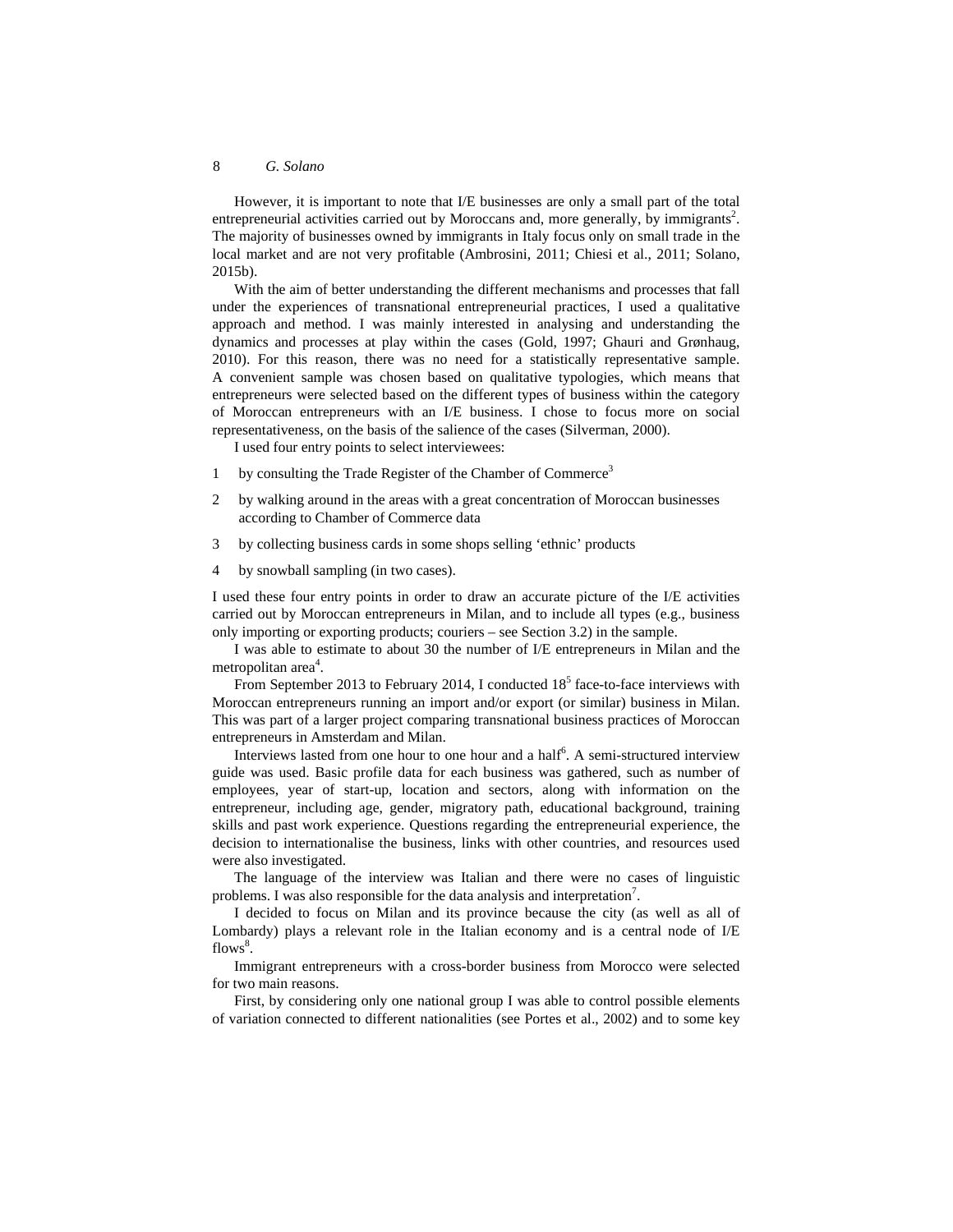variables associated to the country of origin: distance from Italy, political situation, and economic context. I selected one country that was not too distant from Italy, one that would be reachable not only by airplane but also by car or by truck, because this feature presented an opportunity that might also be exploited by immigrants with limited financial means. It was not possible to consider the entire area (for example all of the Maghreb) because of the very different economic and political conditions characterising the various countries. Morocco, however, is a country with a stable political situation (see for example: Arieff, 2013). If this were not the case, the conditions might discourage any links with the country of origin.

Secondly, in terms of history, time of settlement and numbers, Moroccan immigrants are among the most significant immigrant groups in Milan and, in general, in Italy. In Milan, there are 7,100 immigrants from Morocco, i.e., 0.5% of the whole population (source: ISTAT, 2015). In Italy, people of Moroccan origin make up8.9% of the immigrant population and 0.7% of the entire Italian population (source: ISTAT, 2015). There are 2,567 Moroccan entrepreneurs, i.e., 2.1% of all entrepreneurs in the city (source: Chamber of Commerce of Milan, 2014). Historically, Moroccan immigrants are one of the oldest groups in term of settlement. They started arriving in Italy in the 1980s. In particular, there was a significant increase of the Moroccan population in Italy in the years between 1985 and 1991 (Colombo and Sciortino, 2004), and they are still an important group today – the third in terms of number of people – (source: ISTAT, 2014).

#### *3.2 Case description*

Before illustrating the findings emerging from the research, it is useful to briefly present each case, in order to better understand the activities performed. As the research uses a qualitative approach, it is interesting to evaluate the particularities of each case. Table 1 summarises the main characteristics of the businesses under consideration: gender, activity description, and foreign countries which the business is connected with.

| Code               | Gender | Activity description                                                                   | Countries with which the business<br>has connections                                                |
|--------------------|--------|----------------------------------------------------------------------------------------|-----------------------------------------------------------------------------------------------------|
| $(M\text{-}Milan)$ |        |                                                                                        |                                                                                                     |
| M <sub>01</sub>    | М      | Export of Italian clothes, shoes and<br>textiles                                       | Morocco (export)                                                                                    |
| M <sub>02</sub>    | F      | Trade of fashion clothes                                                               | Morocco (clothes production);<br>eastern European countries (export)                                |
| M <sub>03</sub>    | M      | Retail of Moroccan clothes and<br>bazaar products                                      | France, Indonesia, Morocco (import<br>of products sold in the shop)                                 |
| M04                | М      | Import and export of many products<br>(textile, kitchen cabinets, bazaar)<br>products) | Belgium, China, Egypt, France,<br>Syria, Turkey (import); Morocco<br>and Maghreb countries (export) |
| M05                | M      | I/E of fruits and vegetables                                                           | Egypt, France, Spain                                                                                |
| M06                | M      | I/E of fruits                                                                          | Spain                                                                                               |
| M07                | M      | I/E of Chinese tea and Italian<br>clothes and textiles                                 | China (import); France, Spain,<br>Morocco (export)                                                  |
| M08                | F      | Production and export of kosher<br>products                                            | Israel, France, US, UK                                                                              |

**Table 1** Entrepreneurs interviewed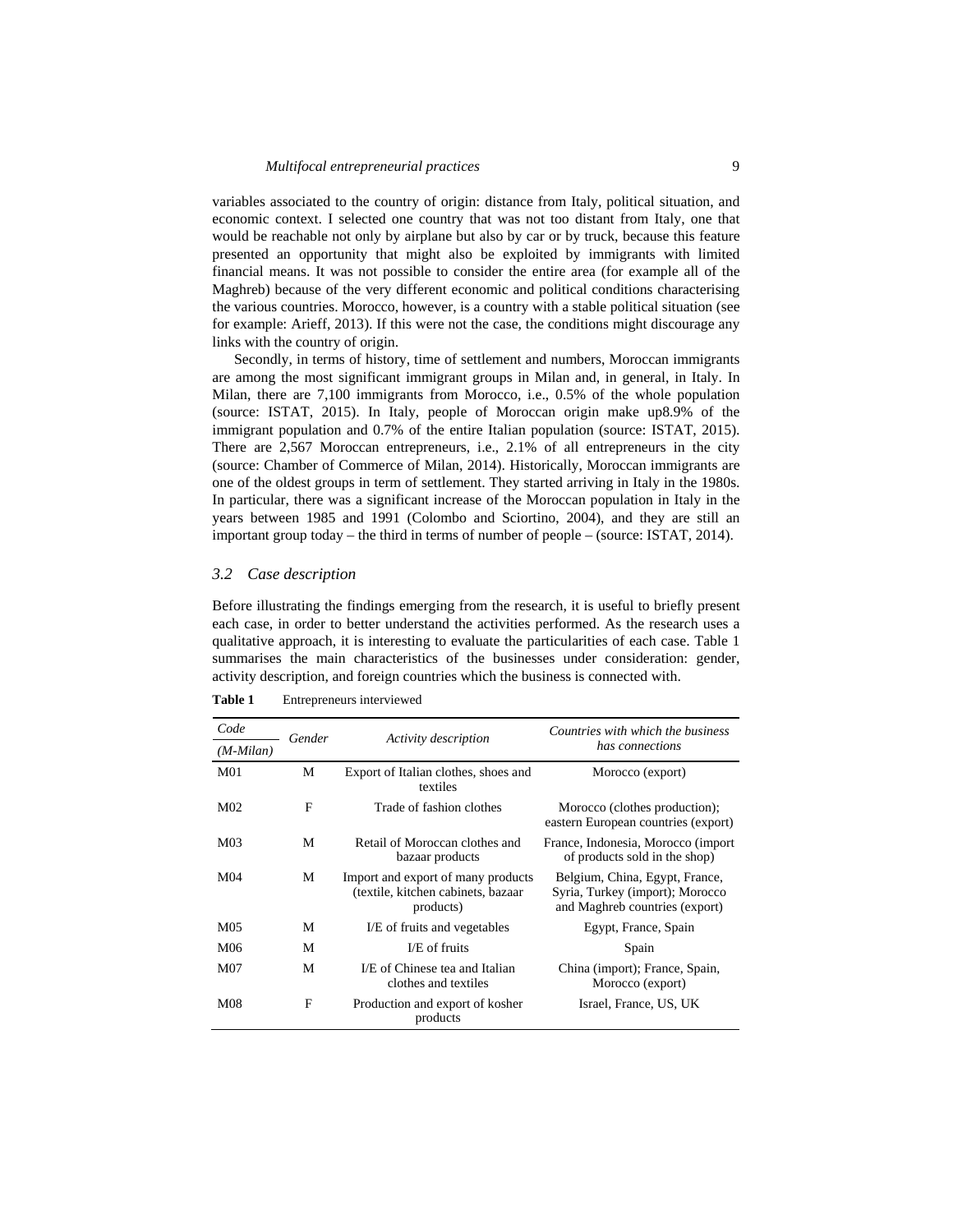**Table 1** Entrepreneurs interviewed (continued)

| Code            | Gender | Activity description                                | Countries with which the business<br>has connections                                       |
|-----------------|--------|-----------------------------------------------------|--------------------------------------------------------------------------------------------|
| $(M-Milan)$     |        |                                                     |                                                                                            |
| M <sub>09</sub> | F      | Export of Italian machineries                       | Saudi Arabia, United Arab<br>Emirates, India, Germany                                      |
| M10             | M      | Export of hydraulic and<br>construction products    | Morocco                                                                                    |
| M11             | F      | Retail of Arab clothes for women                    | Morocco (import of the goods sold<br>in the shop)                                          |
| M <sub>12</sub> | M      | Transport of all kinds of goods                     | Morocco                                                                                    |
| M13             | M      | Wholesale of Arab salons and sofas                  | Egypt, Turkey (import); Belgium,<br>France, Netherlands, (export)                          |
| M <sub>14</sub> | M      | Wholesale of Moroccan foods and<br>herbs            | Morocco (import)                                                                           |
| M <sub>15</sub> | M      | Wholesale of Arab sofas                             | Egypt, Turkey (import); France,<br>Netherlands, Belgium (export)                           |
| M16             | M      | Household products                                  | Australia, Belgium, China, France,<br>Germany, Turkey (import)                             |
| M <sub>17</sub> | M      | Export of Italian machineries and<br>other products | Algeria, Saudi Arabia, United Arab<br>Emirate, Yemen (export); Morocco,<br>Turkey (import) |
| M18             | F      | Retail of halal meat and Moroccan<br>foods          | Morocco (import of the products<br>sold in the shop)                                       |

A relevant number of the cases taken into consideration have developed a business that imports and exports products to and from Italy (ten cases). This does not imply that the entrepreneurs necessarily transport what they sell themselves, since this happens only in one case (M12). In the majority of cases the main transnational aspect is the movement of goods and the contacts with people abroad (by telephone, e-mail, etc.). However, these entrepreneurs physically go abroad several times a year, sometimes for long periods at a time, in order to manage their business. A particular case falling into this category is that of a fashion clothes business (M02), which manufactures clothes in Morocco and then sells them in Italy and Eastern Europe.

The other businesses are characterised by only one type of connection with other countries, i.e., either they only import or they only export. In some cases, usually retail businesses, Moroccan entrepreneurs buy their products abroad and then sell them in a local market.

In other businesses (e.g., wholesale), the activity consists in producing the goods and selling them to retailers in Italy and abroad.

All of these businesses have strong connections and frequent relationships with countries other than Italy.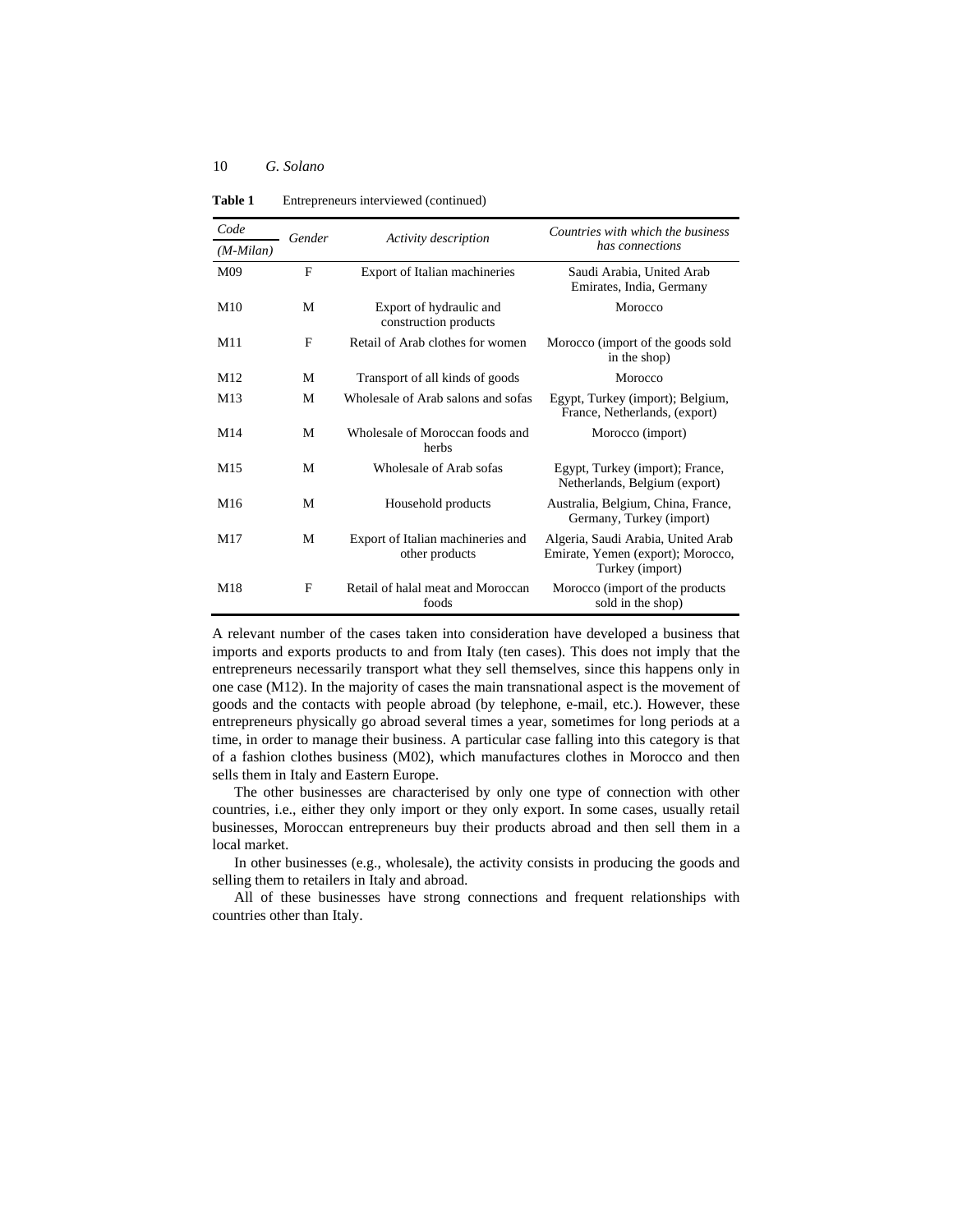## *3.3 Research findings*

#### *3.3.1 Links abroad and opportunity structure*

In order to answer the research questions introduced above, it is first of all necessary to understand which countries the entrepreneurs have contacts with and whether their business involves only two countries, Morocco and Italy, or other countries as well.

Figures 1(a) and 1(b) (see Appendix) summarise the connections of all the interviewees in terms of countries. Each node represents a country, and the relation between two nodes (represented by a line) stands for the fact that the nodes are part of the same business.

The figures show that the businesses are not only connected internationally with the country of origin (Morocco), but also with one or more other countries. Moreover, there are also some clusters of countries. International business relations are mainly spread over four groups of countries: Morocco, North-African countries, European countries, and countries on the Arabian Peninsula. This fact underlines the multiplicity of contacts for entrepreneurs. The contacts with third countries are not only with certain specific countries (for example those located in North-Africa) but they vary, and Moroccan entrepreneurs usually bridge different countries. Thus, it is not possible to sort the entrepreneurs interviewed on the basis of the type of internationalisation, that is, their connection to the country of origin, or their lack of it. The numerous links which exist between Morocco and the 'other-country' group [see in particular Figure 1(b)] underline the fact that these entrepreneurs are usually involved in business activities with both Morocco and other countries. The many connections within the 'other-country' group also confirm the multi-located (and not only bi-located) nature of the businesses. For their activities, they interact with several countries and several contexts, not only with Morocco and Italy.

However, it is not clear whether entrepreneurs are multifocal only in the case of businesses connected with more than Morocco and Italy. In this case, they are considered multifocal if they base their business on embeddedness in different contexts and/or groups. In fact, it is also possible to have a cross-border business without personal embeddedness in groups or places.

Two examples better clarify this difference. R. (M12) transports products between Milan and his city of origin in Morocco. After having worked and lived in Milan for several years, he got to know many people in a neighbourhood with a high percentage of Moroccan immigrants. Spending time with his co-nationals in the area, a large majority of whom are from the same Moroccan city as he, he understood that there was a need for low-cost transportation of foods, furniture, etc. Taking advantage of the fact that he had a basis in Morocco (his parents' house) where to store the goods, he decided to start a business connecting Milan (or, more precisely, an area of Milan) and his city of origin. This is a perfect example of bifocal embeddedness for an entrepreneur. He based his business on his embeddedness in both his city of origin and the co-ethnic group in the city of immigration (at a local level).

A. (M05) decided to open a business selling fruits and vegetables in order to take advantage of his experience in this sector, since he had previously worked for his father in this capacity. From his past experience, he knew that Spain was the biggest and most important European market. Although he had had no prior contact with the supplier in Barcelona, he decided to go there in order to create business relations with a number of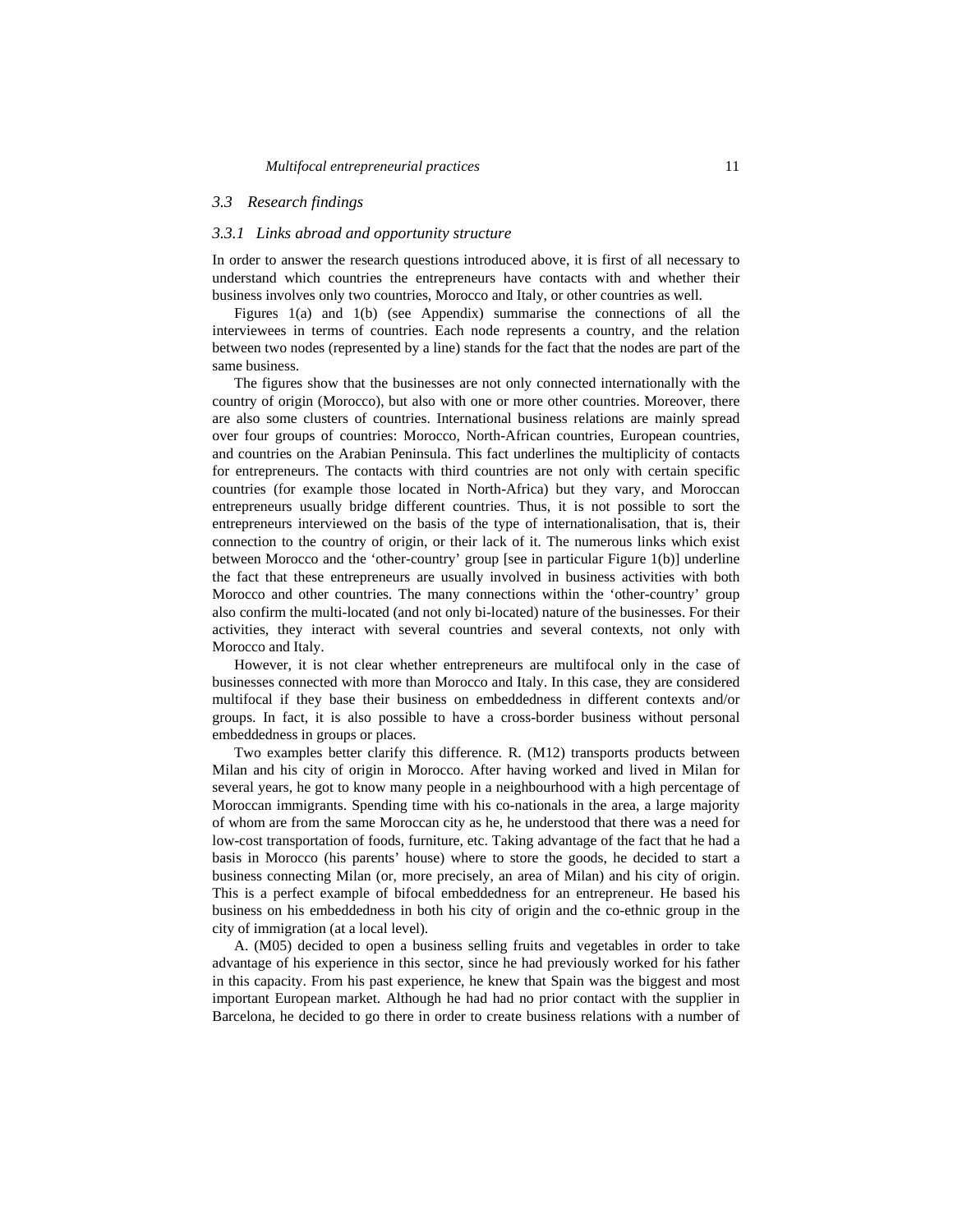suppliers in that city. In this case, A. did not have any particular knowledge connected to a previous embeddedness in Spain. He simply did some market research in order to find the right suppliers. Here his past experience in the sector provided a general knowledge of the market and certainly the skills to recognise high quality products. This, then, is the case where individual resources played a relevant role.

At this point, in order to go one step further we need to understand at which spatial level (national, regional/urban, local/neighbourhood) opportunities are seized, and only then can we focus on entrepreneur embeddedness.

Following this analysis of connections with other countries, I now focus on the level and the spheres where opportunities are taken (see Section 2.2).

As for opportunities from other countries (neither Italy nor Morocco), it is necessary to distinguish between each group of countries. Opportunities in North-Africa are found in the production of certain particular products, mainly foods that are imported to satisfy the needs and tastes of North-African immigrants.

On the other hand, Arab countries are the perfect market for Italian products. Moroccan entrepreneurs usually provide machinery (or similar products) to Arab companies. A good example is that of R. (M09), who exports Italian machineries mainly to two Arab companies, one in Saudi Arabia and one in the United Arab Emirates. Thus, she does her business by taking advantage of the high demand for Italian machineries by Arab companies.

European countries represent both a market where to sell certain products and sources from which to import other products. The link with European countries is mainly due to co-national groups. It is not a coincidence that the most recurring connections are with countries with a large, long-established group of Moroccan immigrants (Belgium, France and the Netherlands). Co-nationals in Europe require certain particular goods, and for this reason some Moroccan businesses expand their activities by selling products also in these countries. On the other hand, the presence of Moroccans gives other immigrants the incentive to open businesses geared to the needs of their co-nationals. For this reason, many Moroccan entrepreneurs in Milan import products for a clientele of their co-nationals and other immigrants from other businesses in these European countries. Opportunities are therefore usually seized at a national level thanks to the presence of a numerous and long-standing group of co-nationals in some countries, but in the end this takes a local form. Moroccan entrepreneurs focus mainly on the biggest cities and/or cities with a large presence of Moroccan nationals (in France, for example, Marseille or Paris).

Like European countries, Morocco is both a market where to sell products and a provider of other products. In particular, Moroccan entrepreneurs import certain foods and herbs from Morocco, and sometimes from other North-African countries such as Egypt, and they sell them in Italy. At the same time, they also consider Morocco a market to satisfy, and they usually provide certain Italian products such as clothes, shoes, and foodsto people living in Morocco.

The spatial levels where they usually take advantage of these opportunities are both local and national, since local and national elements are combined to create opportunities. On the supply side, opportunities are mainly connected to the production of some particular foods and goods. One example is the case of L. (M11), who sells Arab clothes (manufactured in Palestine) in Italy. She imports clothes from Morocco, because there are many shops selling these types of clothes in the country. In this case she decided to exploit a peculiarity, but her suppliers do not come from her city of origin only.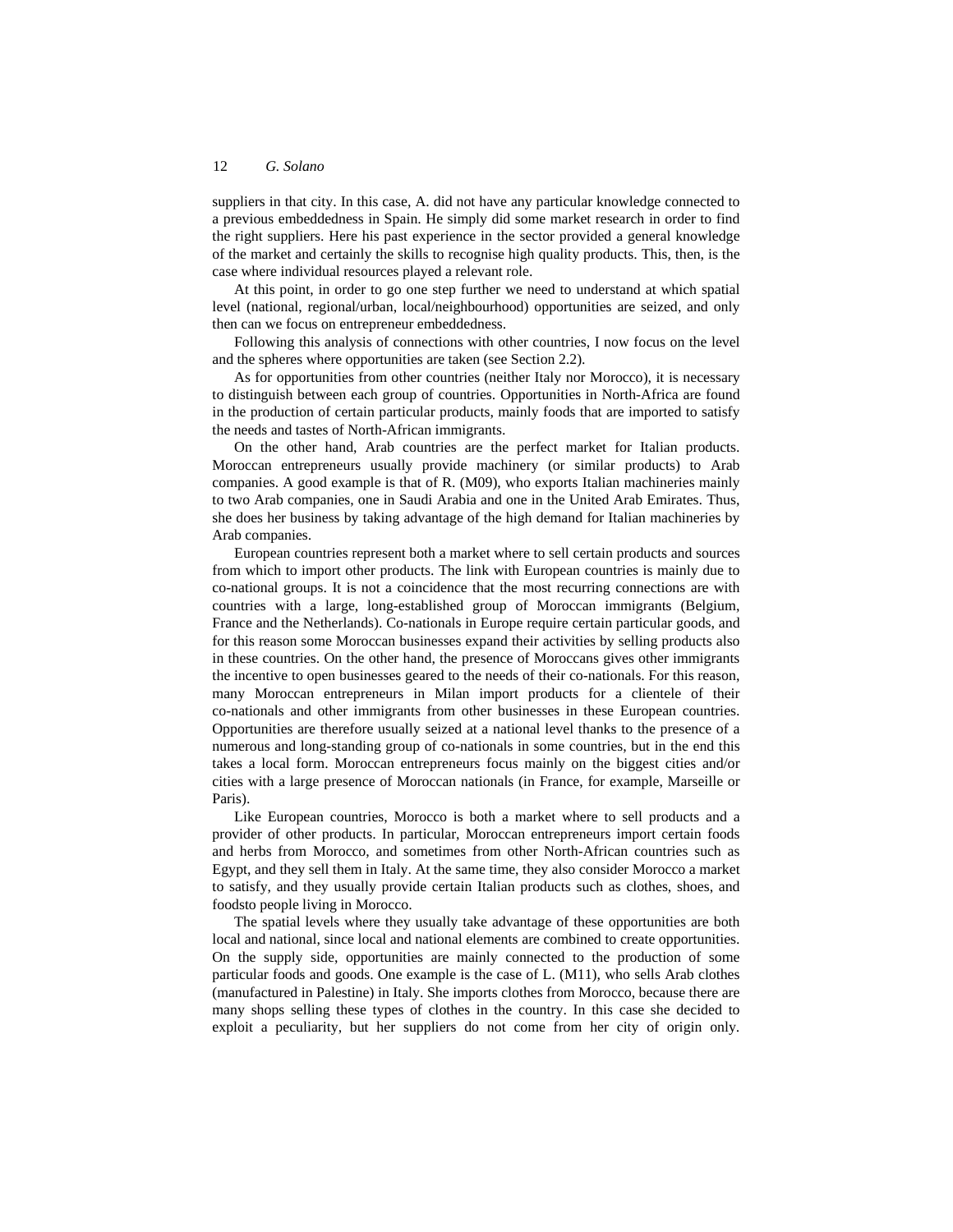Sometimes, the opportunities are taken both at a local and a national level. This is the case of M. (M02), a fashion designer. She decided to produce her clothes in Morocco because of lower production costs, but in choosing the actual factory she decided to look for one in Casablanca, her city of origin. On the demand side, Moroccan entrepreneurs usually combine both local and national opportunities. From a national standpoint, the main opportunity is the request of products *made in Italy*. Moroccan people and companies require a wide range of Italian goods: from furniture to machinery, from raw materials to clothes. This is generally combined with the recognition of more local opportunities (e.g., a lack of such products in the city of origin, a profound knowledge of the general economic and market context of the city). An example might be that of A. (M10), who exports Italian hydraulic and construction products. He exports these only to his store in Morocco, in his city of origin. From a national point of view, he knew that the quality of Moroccan hydraulic and construction products was low and the price was higher. From a local point of view, the knowledge of market conditions in his city of origin shaped his decision to establish a business in this specific sector, hence a continuous interplay between local and national aspects.

Other countries are usually chosen both because of their particularities and the low cost of their products. For example, Turkey is known as one of the most important providers of fabrics, so for this reason both A. (M13) and A. (M15) imported fabrics for sofas from Turkey. Another example is that of M. (M16), who created his personal tea brand in the 1990s. He produces the tea in China because of the quality of the green tea, but also because production costs are lower than in Italy. In such cases, the opportunity structure frequently has a national nature.

As for Italy, there clearly is a deep exploitation of Italian characteristics at different spatial levels. At a national level, the main opportunity is represented by the quality and the international status of Italian products such as foods, machinery, clothes, etc. Italian goods are in demand all around the world, and Moroccan entrepreneurs exploit this Italian feature. This trait also has a regional/urban side, which is represented by certain business clusters of companies in specific sectors (e.g., the so-called' industrial districts', or *distretti industriali*). For example, B. (M01) exports clothes and shoes to Morocco. He usually buys stocks of these products from small companies in industrial clusters in Tuscany and Emilia Romagna. At this level, the opportunity is provided by the economic system of business clustering. This is a national peculiarity, but with local applications and implications. M. (M02) takes advantage of the fact that Milan is famous for its fashion sector. Thanks to this she is also able to export her clothes outside of Italy, for example in Eastern Europe. Without this positive image, she would never have been able to offer her merchandise abroad.

It appears that Moroccan entrepreneurs are also used to taking local opportunities both at a city level and a neighbourhood level, and they often seize opportunities from both, for example the high percentage, in a given neighbourhood, of Arab women who need particular clothes (see M11), or the presence of one of the most important marketplaces in Europe (see M05 and M06). It is worth analysing the case of L. (M11) more in-depth. In particular, it is interesting to look at the interplay between a good knowledge of the Moroccan market, the needs of a particular type of immigrants (Arab women), the concentration of this segment in a given neighbourhood, and how she became aware of this opportunity. L. is a mother, and every day she takes her children to school. In these occasions she usually talks with other mothers in the neighbourhood. These are in large majority from North-African countries, because there is a high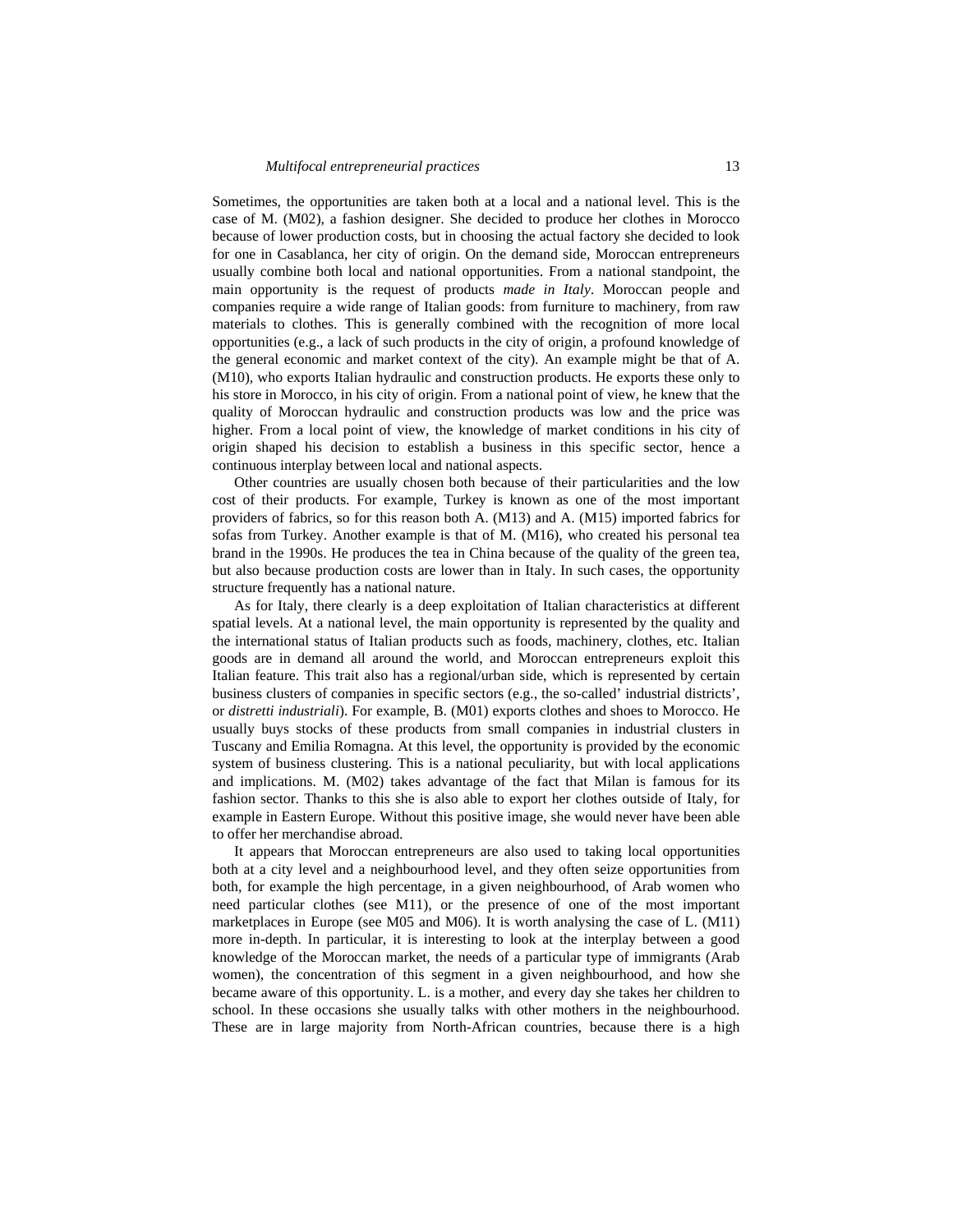concentration of immigrants from these countries in the area. By talking with them, she understood the difficulty for these women to find Arab clothes and she decided to open a business to satisfy this need.

Thus, opportunities provided by co-nationals (and in a few cases by other immigrants) influence the choice of sector and the entire entrepreneurial course.

By analysing Figure 1(a), we can see the impact of co-nationals in shaping the internationalisation of the business. In Figure 1(a) the points in black represent countries where co-nationals play a relevant role in the business. The majority of the contacts with European countries point to a role of these countries. In Italy as well, the role of co-nationals and immigrants impacts greatly.

As for businesses owned by immigrants in general, the needs of certain people represent good opportunities to enter a given market and establish a transnational business. Certain customs of co-nationals and immigrants provide a market for some entrepreneurs. Such customs and opportunities are exploited not only in Milan and Italy but all around the world. It is the first way in whichco-nationals' characteristicsfavour the internationalisation of immigrant businesses. The second is the need to provide these goods by importing them from the countries in which they are available:

I knew that my co-nationals like Arab salons and sofas. They want to have high-quality products, manufactured here in Italy, with a connection with Morocco. I import some products from abroad. For example I import fabrics from Turkey, because they produce very good ones. […] I sell my products in Italy but I also export a lot of salons abroad, especially in Europe, in countries where there are many of my co-nationals. (M15)

There are three different spheres within the opportunity structure: the political and institutional context, the economic context (places); groups' characteristics (groups).

From the research presented here, it is clear that both the economic (and productive) context and groups' characteristics (mainly co-national and other immigrants) have a prominent role. By contrast, laws and regulations do not seem to be a key part in the case of Moroccan I/E entrepreneurs in Milan. The political and institutional context does not appear to have a strong impact on Moroccan entrepreneurs. As for economic conditions, one of the most important elements is the specialisation in producing specific, high-quality goods. This is valid for the Italian context, the Moroccan (and more generally North-African) context and also for other countries. Moroccan entrepreneurs exploit the productive characteristics of various countries in order to satisfy the demand for different products from all over the world. This demand can come from a place-based market opportunity (e.g., the general demand for Italian machineries from companies in the Arabian Peninsula) or it can emerge in connection with some customs typical of certain groups (e.g., the high consumption of tea by Moroccan people). In other words, the customs and behaviours typical of various groups play a role in the internationalisation of the business.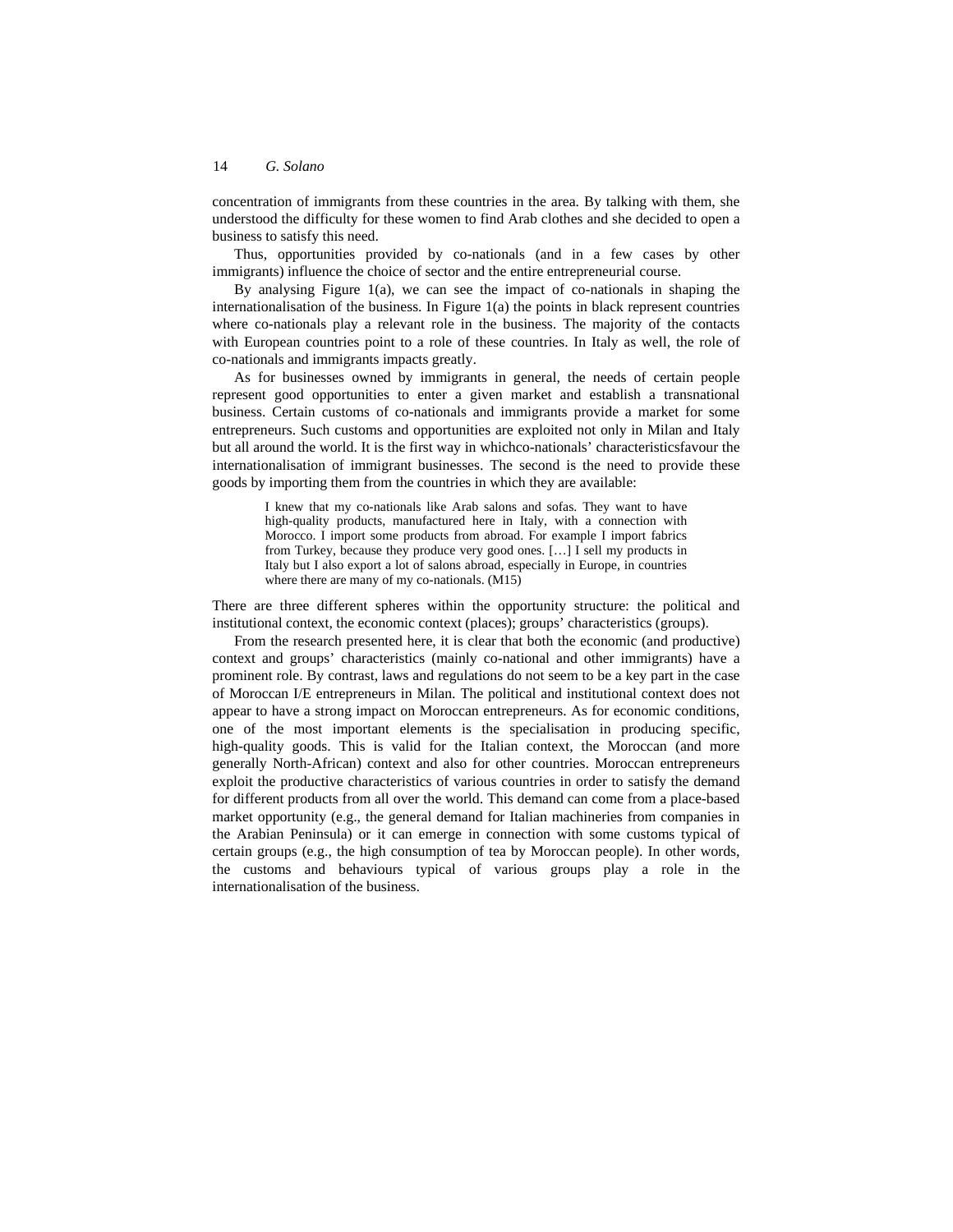## *3.3.2 Structural embeddedness*

After discussing the countries and spatial levels where opportunities are seized, it is necessary to go one step further and understand the importance of a certain degree of structural embeddedness for the knowledge and exploitation of these opportunities.

In theory, a certain degree of structural embeddedness seems fundamental for the business (see also Sequeira et al., 2009). However, it is not clear whether or not this embeddedness is multi-located. Furthermore, it is not assumed that entrepreneurs use this embeddedness to recognise business opportunities.

Analysing the opportunities exploited at a structural level by Moroccan entrepreneurs, it seems clear that structural embeddedness plays a key role both in the choice of the specific sector and in the internationalisation process. The products usually traded by Moroccan entrepreneurs are those answering a specific demand, and so the main reason behind the choice is an economic one. People need certain products, and Moroccan entrepreneurs are able to provide them by setting connections abroad. In this regard internationalisation is often a consequence of sector choice.

The key question is how Moroccan entrepreneurs become aware of these needs and why they are able to satisfy them. Structural embeddedness in places (at different spatial levels) and groups (mainly co-nationals but also other immigrants) appears fundamental.

Firstly, Moroccan entrepreneurs are directly embedded in their context of origin, and they use this embeddedness for their business. They are very familiar with the structure of the market and the economic conditions of their country and city of origin, and so their knowledge of these opportunities is connected to their embeddedness in places where they lived for a long time. This is important for the choice of place for internationalisation:

I chose this kind of business, with relations with Morocco, because I know my country, and so it seemed like a good idea to me. I know the market conditions of Morocco, what I can trade and which goods are most in demand. I send clothes, etc., and I know that in Morocco some shops are going to buy what I send. In another country it would be impossible for me to know which products are suitable for the market. Then, I send the products to my city in Morocco because I know the neighbourhood very well, and I know the structure of the city, where the stores are, etc. (M01)

What emerges is that, in terms of context of origin, they tend to mix structural embeddedness at a national and a local level. They are inspired by a national characteristic (e.g., the presence of several stores interested in selling Italian clothes) and by their knowledge of a given local context (e.g., actual places interested in selling the goods).

Secondly, the interviewees take great advantage of their embeddedness in Italy and their knowledge of Italian goods. In particular, the quality and the characteristics of Italian products are fundamental. Abroad, Italy is normally considered a place where high-quality clothes, foods and machineries are produced, hence their endorsement of this image in connection with other countries. In this case, the embeddedness seems to be connected at a national level but also at a local one (mainly the regional/city level). Embeddedness in a local place (e.g., Milan) influences entrepreneurs in their choice of products, as in the case of fashion designer M. (M02). Moreover, embeddedness in the Italian context also shapes the preference for a cross-border business, and not only the choice of products: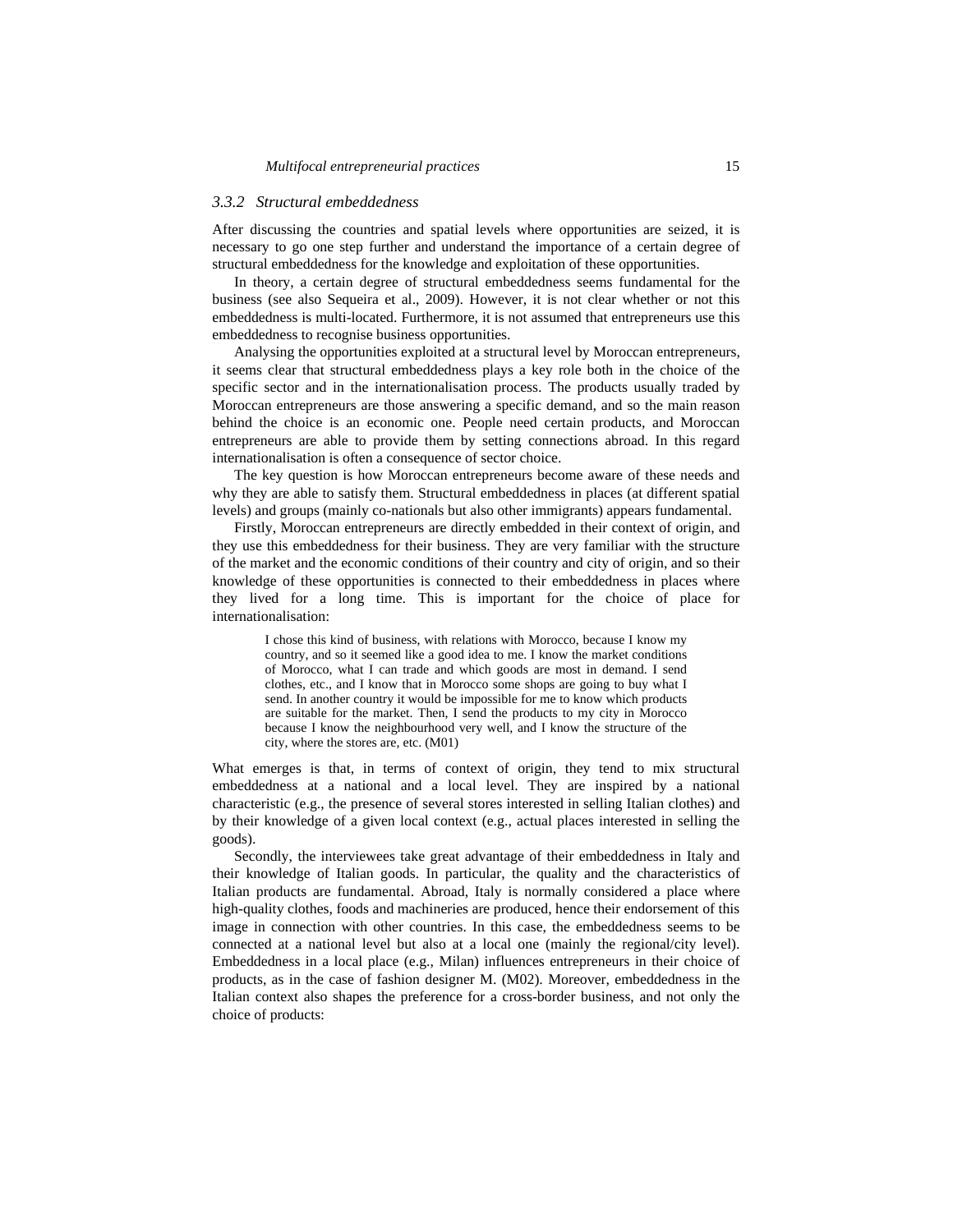When I arrived in Italy I started to sell cigarettes, because I didn't have a Visa. But my girlfriend lived in France so I started to go there with tea and other things for my co-nationals. At the same time I started to buy Italian goods (fabric, scarves, etc.) and I saw that there was a market for these products in France. When I got my Visa, I decided to start exporting these. I started doing both, thanks to my co-nationals and to a demand for Italian products abroad (M07)

This excerpt introduces the relevant role of embeddedness in both the Moroccan and the immigrant groups. The presence of co-nationals and other immigrants provides a market for particular goods mainly produced abroad. Through their everyday lives, Moroccan entrepreneurs understand the needs of immigrants. A paradigmatic case is that of R. (M12). As mentioned above, he transports all kinds of goods between an area of Milan and his city of origin in Morocco. After working and living in a particular area of Milan for several years, he got to know many people from his city of origin. They needed low-cost transportation for some products, so he decided to take advantage of this and started his own business.

Since co-nationals are also scattered in other European countries, this provides Moroccan entrepreneurs with a market where they can expand their business to third countries. For example, many Moroccans in Belgium, France and the Netherlands require Arab salons and M13 supplies them from Italy. This is an example of market opportunity created by co-nationals abroad.

The same happens with embeddedness in other groups. A particular case is that of A. (M08), who is a Moroccan Jew. She produces *kosher* foods (foods made in accordance with Jewish norms) in some factories in Lombardy and then exports these products all around the world, supplying various local Jewish groups.

Therefore, an important finding is that internationalisation in other countries (that is, other than Italy or Morocco) is often connected with co-nationals and a profound understanding of their customs. Thus, one factor of internationalisation is embeddedness in the Moroccan group. In the first section, the difference between structural and relational embeddedness in social groups was introduced. In this case, the structural part of this embeddedness in a group is the crucial element.

Regarding non-European countries, only in the case of North-Africa is it possible to speak of a certain degree of structural embeddedness. In fact, populations living in those countries have some similar customs (e.g., Arab salons, some types of food) and for this reason Moroccan entrepreneurs have a good knowledge of the customs and the economic and market structure of these countries.

Often the link with other countries is not connected to structural embeddedness, but is due to other processes. Relations with Arab countries are strictly connected to the ability for Moroccan entrepreneurs to speak Arabic. Their knowledge of Arabic (an individual skill – i.e., human capital) seems to be a key factor in the decision to expand their business to Arab countries. Moroccan entrepreneurs see an opportunity in these countries mainly because they are aware of their economic power, and thanks to the Arabic language they are able to seize available opportunities. The links with other countries such as China or Indonesia is related to the entrepreneurs' experience in the sector in general or to the brokerage of personal or working contacts.

In other words, structural embeddedness in certain places, mainly Italy and Morocco, at different levels and in certain groups (especially co-nationals) shapes the choice of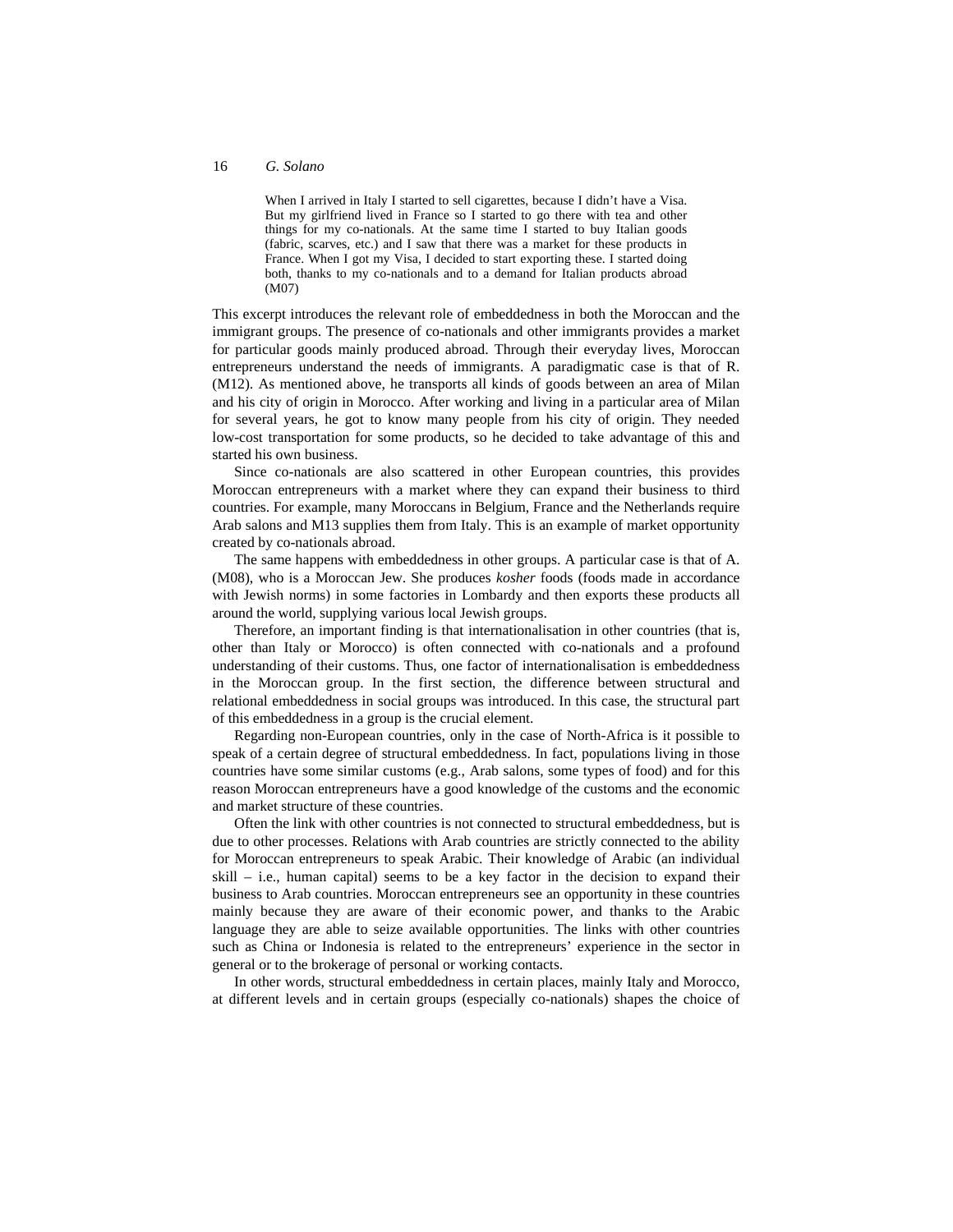sector (i.e., the products to import or export) and is a key factor in the decision to internationalise the business.

## **4 Conclusions**

The aim of this paper is to contribute to the literature on transnational immigrant entrepreneurship both from a theoretical and an empirical point of view.

From a theoretical standpoint I introduced a definition of multifocality in connection with structural and relational embeddedness, and the use of these concepts has allowed me to better approach the topic addressed here.

From an empirical standpoint, the paper focuses on the two concepts of multifocality and structural embeddedness, stressing the role of the opportunity structure for transnational entrepreneurship, a topic which has largely been ignored in the literature despite its importance.

Taking as a starting point the case of businesses involving cross-border connections by definition, this paper illustrates three main elements.

First (answering research question one), it shows which countries are involved in cross-border activities and at what spatial levels the opportunities within the different countries are exploited. Moroccan entrepreneurial activities are simultaneously connected with several countries, since the businesses usually link together not only the country of immigration and the country of origin but also other countries. This is a partially different result compared to existing research, which does not stress, and sometimes simply ignores, links with third countries (apart from Bagwell, 2015). The research shows that Moroccan I/E entrepreneurs take advantage of opportunities from different social contexts and spatial levels. They typically combine opportunities at a global level (outside Morocco and Italy), a national level (involving both the home and the immigration countries), and various local contexts (e.g., the characteristics of Milan and Lombardy, as well as those of their neighbourhood in Milan and in their city of origin). Even though these opportunities are usually connected to the presence of some national characteristics, they effectively become concrete at a local level (city and district).

In this sense, Moroccan I/E entrepreneurs usually *bridge* different contexts and spatial levels in order to exploit available opportunities. In particular, there are two main ways for this bridging to happen:

- 1 global opportunities local markets, in order to satisfy local needs, e.g., importing foods and goods from Belgium, France, Morocco, the Maghreb, or China for Moroccan (and more generally, North-African) immigrants in Milan
- 2 national/local opportunities global markets, in order to satisfy the needs of people living in dispersed places, e.g., exporting clothes that are *made in Italy* to Morocco, Arab countries, etc.

Second, Moroccan entrepreneurs exploit opportunities from different spheres (research question number two). Institutional and political conditions, economic contexts and groups' characteristics contribute to creating the opportunity structure for immigrant businesses. Compared to past studies, the research on the Milanese case unexpectedly shows that institutional and political contexts do not seem to play a relevant role in the businesses. By contrast, economic conditions, and in particular the market, have a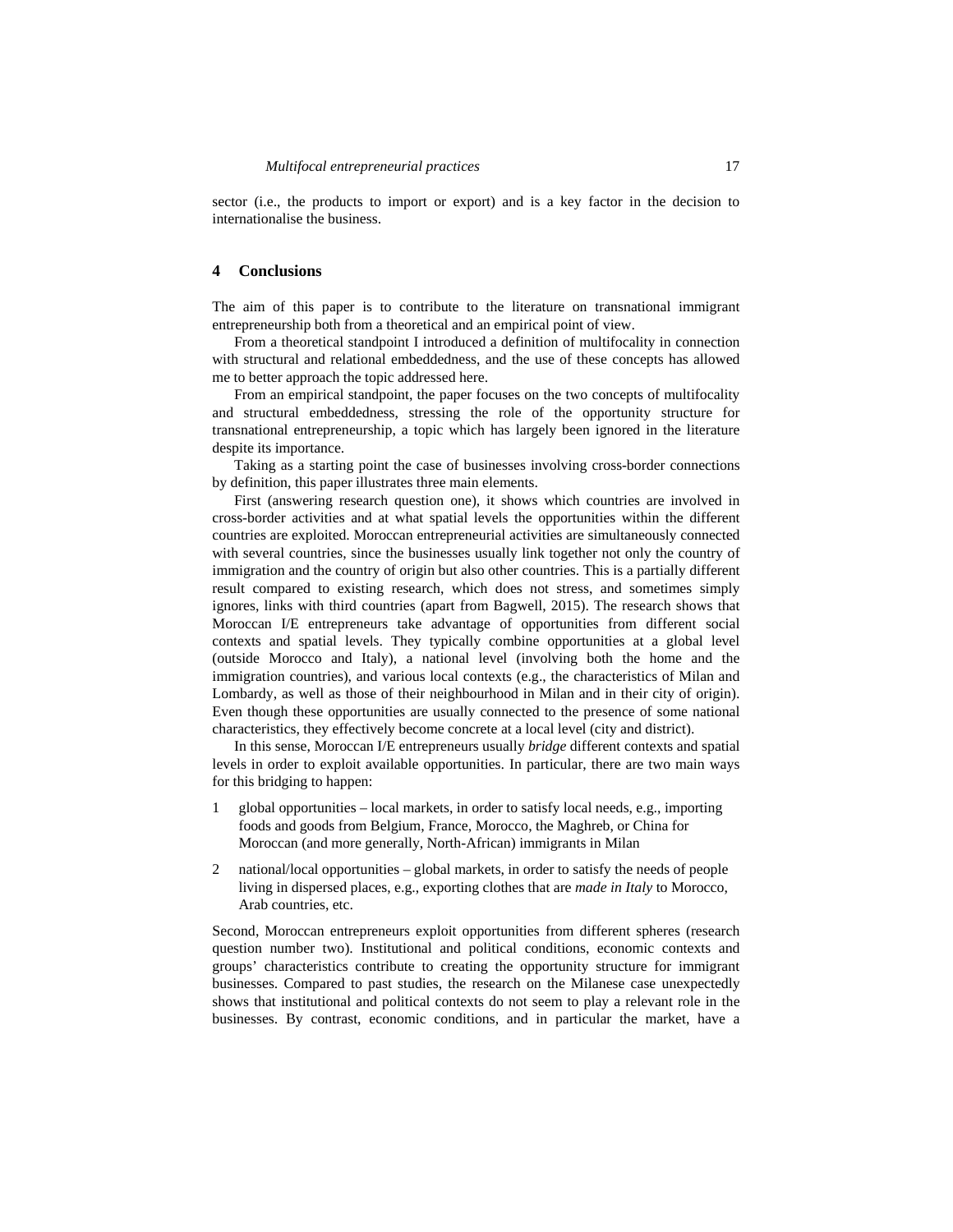significant function. The impact of market conditions is also reinforced by the influence of certain customs and needs in some groups, mainly that of co-nationals and that of other immigrants. These needs and customs (groups' characteristics) impact both on the economic context and, directly, on the opportunity structure. *Per se* these create opportunities for the business, but they also interact with other market conditions (such as appreciation of Italian clothes) to create further opportunities. In particular, the role of co-nationals is central for the decision to internationalise the business.

Finally, the article illustrates the degree of structural embeddedness and multifocality that Moroccan entrepreneurs rely on to recognise and exploit opportunities for internationalisation (research question three). Moroccan entrepreneurs strongly use their multifocality to identify and take advantage of business opportunities. Structural embeddedness in connection to places is limited to two countries (although at different spatial levels): Morocco and Italy. By also introducing the other side of structural embeddedness (that connected to groups), it is possible to understand that embeddedness in the group of co-nationals (and in certain cases in the immigrant group as well) also plays a central role. In these terms it is possible to assert that Moroccan entrepreneurs use their structural embeddedness in different places and group(s) in order to identify available opportunities. However, groups are also located in certain specific places, and that is why, in order to gain in-depth understanding of entrepreneur embeddedness at a structural level and the use entrepreneurs make of this, it is necessary to take into account places, groups, and the interplay between them.

Their multifocality (from a structural point of view) plays a central role in influencing transnational entrepreneurial activities in general, and more particularly the choice of sector and the decision to internationalise their business.

In conclusion, this study partially fills some critical gaps in previous research for three main reasons. First, it stresses the role of opportunity structure and structural embeddedness when it comes to immigrant entrepreneurial activities with connections abroad. Second, through the example of a concrete application of the concept, my research provides empirical confirmation of the fact that, as regards immigrants, it is more appropriate to speak of multifocality rather than bifocality. Moreover, it also underlines the characteristics of this multifocality, with particular reference to the combination of context and group features.

However, the research also presents some limitations due to the fact that only one particular type of transnational business, with reference to immigrants from a single nationality, was taken into account. Comparing different types of transnational businesses or including several nationalities might lead to partially different results. The present study is based on a specific national and local context (Italy-Milan), which might imply other shortcomings such as the possibility of partially distorted findings regarding the role of political and institutional contexts.

The concepts and empirical findings illustrated in this study therefore deserve more attention. Firstly, the notions of structural embeddedness and multifocality need to be further analysed both from a theoretical and an empirical standpoint. Secondly, the role of the various types of spheres making up the opportunity structure and the spatial levels requires additional comparative studies, and comparing different countries and groups of immigrants would likely lead to more detailed results.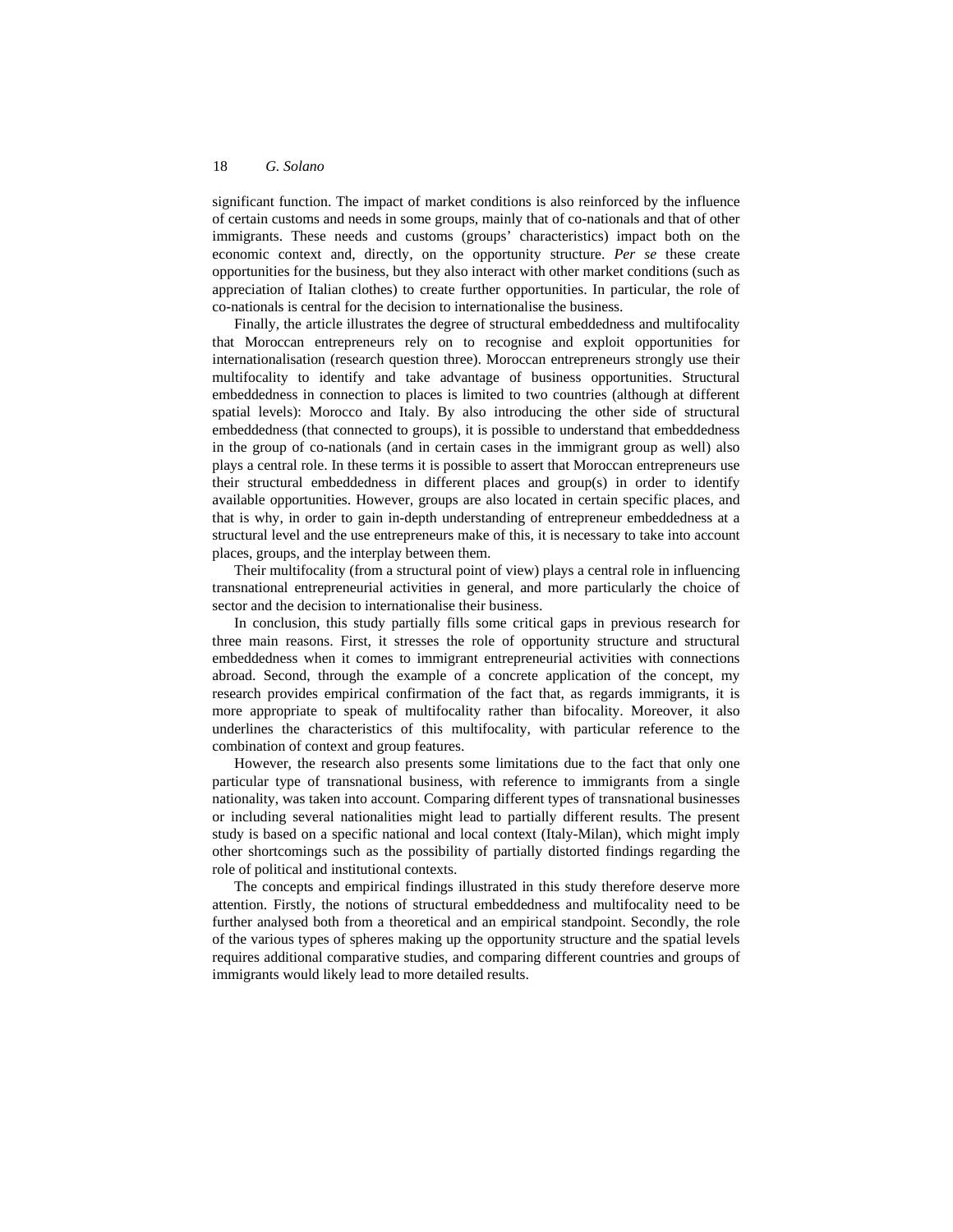### **Acknowledgements**

I wish to thank Alberta Andreotti, Veronique Schutjens and the anonymous reviewers for the constructive comments on the former draft of this article. I am grateful to Fondazione Roberto Franceschi Onlus and Fondazione Isacchi Samaja for the financial support provided for the research (Young Professional Grant – 2013 edition).

#### **References**

- Arieff, A. (2013) *Morocco: Current Issues*, Congressional Research Service Report, Washington, DC.
- Ambrosini, M. (2011) *Sociologia delle Migrazioni*, Il Mulino, Bologna.
- Ambrosini, M. (2012) 'Migrants' entrepreneurship in transnational social fields: research in the Italian context', *International Review of Sociology*, Vol. 22, No. 2, pp.273–292.
- Bagwell, S. (2015) 'Transnational entrepreneurship amongst Vietnamese businesses in London', *Journal of Ethnic and Migration Studies*, Vol. 41, No. 2, pp.329–349.
- Basch, L., Glick Schiller, N. and Szanton Blanc, C. (Eds.) (1994) *Nations Unbound: Transnational Projects, Postcolonial Predicaments and Deterritorialized States*, Gordon & Breach, Amsterdam.
- Chen, W. and Tan, J. (2009) 'Understanding transnational entrepreneurship through a network lens: theoretical and methodological considerations', *Entrepreneurship Theory and Practice*, Vol. 33, No. 5, pp.1079–1091.
- Chiesi, A., De Luca, D. and Mutti, A. (2011) 'Il profilo nazionale degli imprenditori immigrati', *Mondi Migranti*, No. 2, pp.41–73.
- Colombo, A. and Sciortino, G. (2004) 'Italian immigration: the origins, nature and evolution of Italy's migratory systems', *Journal of Modern Italian Studies*, Vol. 9, No. 1, pp.49–70.
- Drori, I., Honig, B. and Wright, M. (2009) 'Transnational entrepreneurship: an emergent field of study', *Entrepreneurship Theory and Practice*, Vol. 33, No. 5, pp.1001–1022.
- Elo, M. (2015) 'Diaspora networks in international business: a review on an emerging stream of research', in Larimo, J., Nummela. N. and Mainela, T. (Eds.): *Handbook on International Alliance and Network Research*, pp.13–41, Edward Elgar Publishing, Cheltenham.
- Ehrkamp, P. and Leitner, H. (2003) 'Beyond national citizenship: Turkish immigrants and the (re)construction of citizenship in Germany', *Urban Geography*, Vol. 24, No. 2, pp.127–146.
- Faist, T. (2000) *The Volume and Dynamics of International Migration and Transnational Social Spaces*, Clarendon Press, Oxford.
- Ghauri, P.N. and Grønhaug, K. (2010) *Research Methods in Business Studies*, 4th ed., FT Pearson, London.
- Glick Schiller, N., Basch, L. and Blanc-Szanton, C. (1992) 'Towards a transnationalization of migration: race, class, ethnicity and nationalism reconsidered', *The Annals of the New York Academy of Sciences*, Vol. 645, No. 1, pp.1–24.
- Gold, R. (1997) 'The ethnographic method in sociology', *Qualitative Inquiry*, Vol. 3, No. 4, pp.388–402.
- Granovetter, M. (1985) 'Economic action and social structure: the problem of embeddedness', *American Journal of Sociology*, Vol. 91, No. 3, pp.481–510.
- Kariv, D., Menzies, T.V., Brenner, G.A. and Filion, L.J. (2009) 'Transnational networking and business performance: ethnic entrepreneurs in Canada', *Entrepreneurship & Regional Development*, Vol. 21, No. 3, pp.239–264.
- Kloosterman, R. and Rath, J. (2001) 'Immigrants entrepreneurs in advanced economies: mixed embeddedness further explored', *Journal of Ethnic and Migration Studies*, Vol. 27, No. 2, pp.189–201.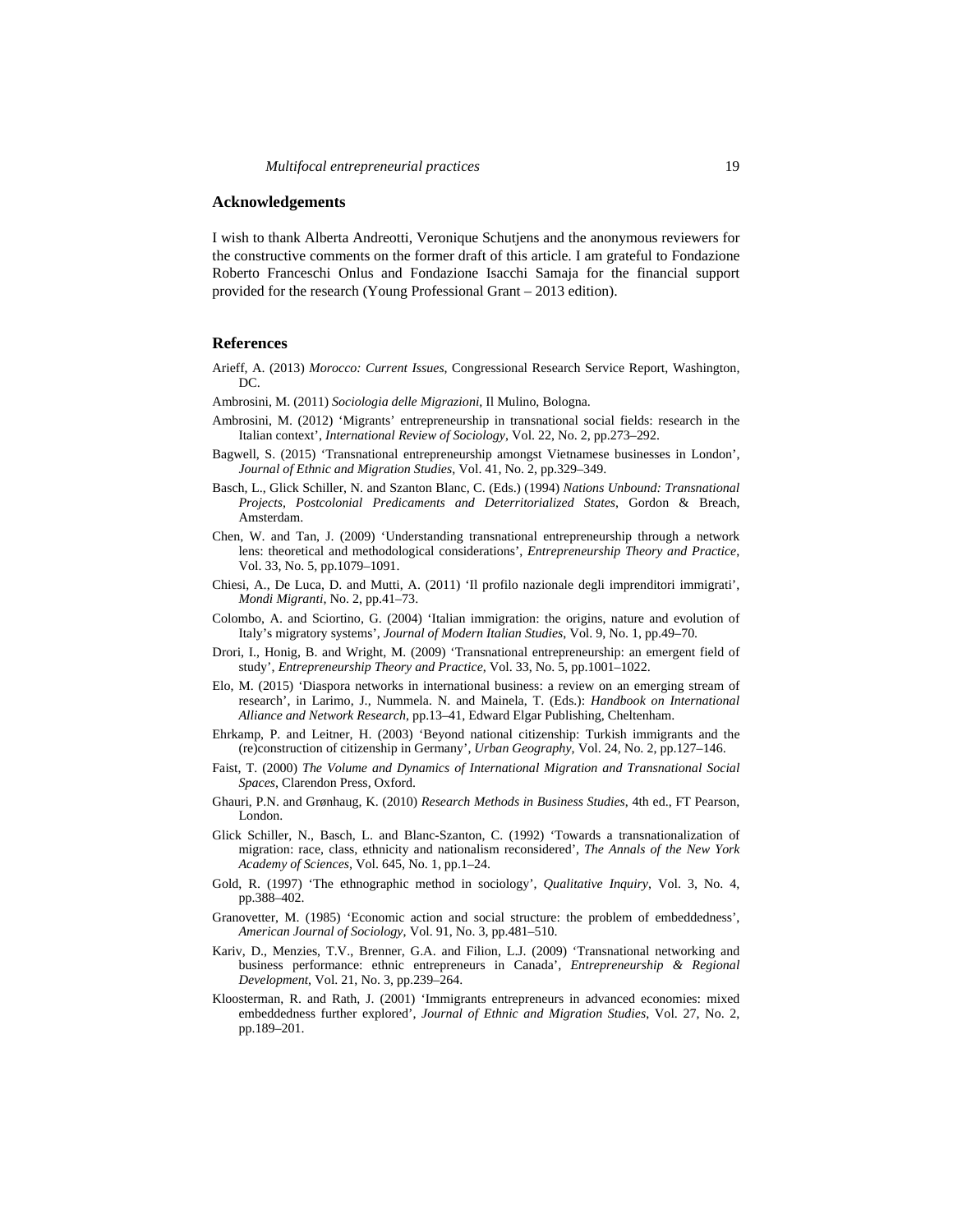- Kloosterman, R., van der Leun, J. and Rath, J. (1999) 'Mixed embeddedness: (in)formal economic activities and immigrant businesses in the Netherlands', *International Journal of Urban and Regional Research*, Vol. 23, No. 2, pp.253–267.
- Levitt, P. and Jaworksky, N. (2007) 'Transnational migration studies: past developments and future trends', *Annual Review of Sociology*, Vol. 33, pp.129–156.
- Miera, F. (2008) 'Transnational strategies of polish migrant entrepreneurs in trade and small business in Berlin', *Journal of Ethnic and Migration Studies*, Vol. 34, No. 5, pp.753–770.
- Mingione, E. (2013) 'Embeddedness', in Beckert, J. and Zafirovski, M. (Eds.): *International Encyclopaedia of Economic Sociology*, pp.231–236, Routledge, London.
- Morawska, E. (2004) 'Immigrant transnational entrepreneurs in New York: three varieties and their correlates', *International Journal of Entrepreneurial Behaviour & Research*, Vol. 10, No. 5, pp.325–348.
- Patel, P.C. and Conklin, B. (2009) 'The balancing act: the role of transnational habitus and social networks in balancing transnational entrepreneurial activities', *Entrepreneurship Theory and Practice*, Vol. 33, No. 5, pp.1045–1078.
- Patel, P.C. and Terjesen, S. (2011) 'Complementary effects of network range and tie strength in enhancing transnational venture performance', *Strategic Entrepreneurship Journal*, Vol. 5, No. 1, pp.55–80.
- Polanyi, K. (1968) 'The economy as instituted process', in LeClair, E. and Schneider, H. (Eds.): *Economic Anthropology*, pp.122–167, Holt, Rinehart and Winston, New York.
- Portes, A. (1995) 'Economic sociology and the sociology of immigration: a conceptual overview', in Portes, A. (Ed.): *The Economic Sociology of Immigration*, pp.1–41, Russell Sage, New York.
- Portes, A., Haller, W. and Guarnizo, L. (2002) 'Transnational entrepreneurs: an alternative form of immigrant economic adaptation', *American Sociological Review*, Vol. 67, No. 2, pp.278–298.
- Rath, J. (2011) *Promoting Ethnic Entrepreneurship in European Cities*, Eurofound, Publications Office of the European Union, Luxembourg.
- Rieddle, L., Hrivnak, G. and Nielsen, T. (2010) 'Transnational diaspora entrepreneurship in emerging markets: bridging institutional divides', *Journal of International Management*, Vol. 16, No. 4, pp.398–411.
- Rouse, R. (1992) 'Making sense of settlement: class transformation, cultural struggle, and transnationalism among Mexican migrants in the United States', *Annals of the New York Academy of Sciences*, Vol. 645, No. 1, pp.25–52.
- Rusinovic, K. (2008) 'Transnational embeddedness: transnational activities and networks among first- and second-generation immigrant entrepreneurs in the Netherlands', *Journal of Ethnic and Migration Studies*, Vol. 34, No. 3, pp.431–451.
- Ruzzier, M., Hisrich, R.D. and Antoncic, B. (2006) 'SME internationalization research: past, present, and future', *Journal of Small Business and Enterprise Development*, Vol. 13, No. 4, pp.476–497.
- Schutjens, V. (2014) *Etnisch ondernemerschap: blijf kijken*, Amsterdam University Press, Amsterdam.
- Sequeira, J.M., Carr, J.M. and Rasheed, A.A. (2009) 'Transnational entrepreneurship: determinants of firm type and owner attributions of success', *Entrepreneurship Theory and Practice*, Vol. 33, No. 5, pp.1023–1044.
- Silverman, D. (2000) *Doing Qualitative Research. A Practical Guide*, Sage, London-Thousand Oaks-New Delhi.
- Short, J.C., Ketchen, D.J., Shook, C.L. and Ireland, R.D. (2010) 'The concept of 'opportunity' in entrepreneurship research: past accomplishments and future challenges', *Journal of Management*, Vol. 36, No. 1, pp.40–65.
- Solano, G. (2015a) 'Transnational vs. domestic immigrant entrepreneurs: a comparative literature analysis of the use of personal skills and social networks', *American Journal of Entrepreneurship*, Vol. 8, No. 2.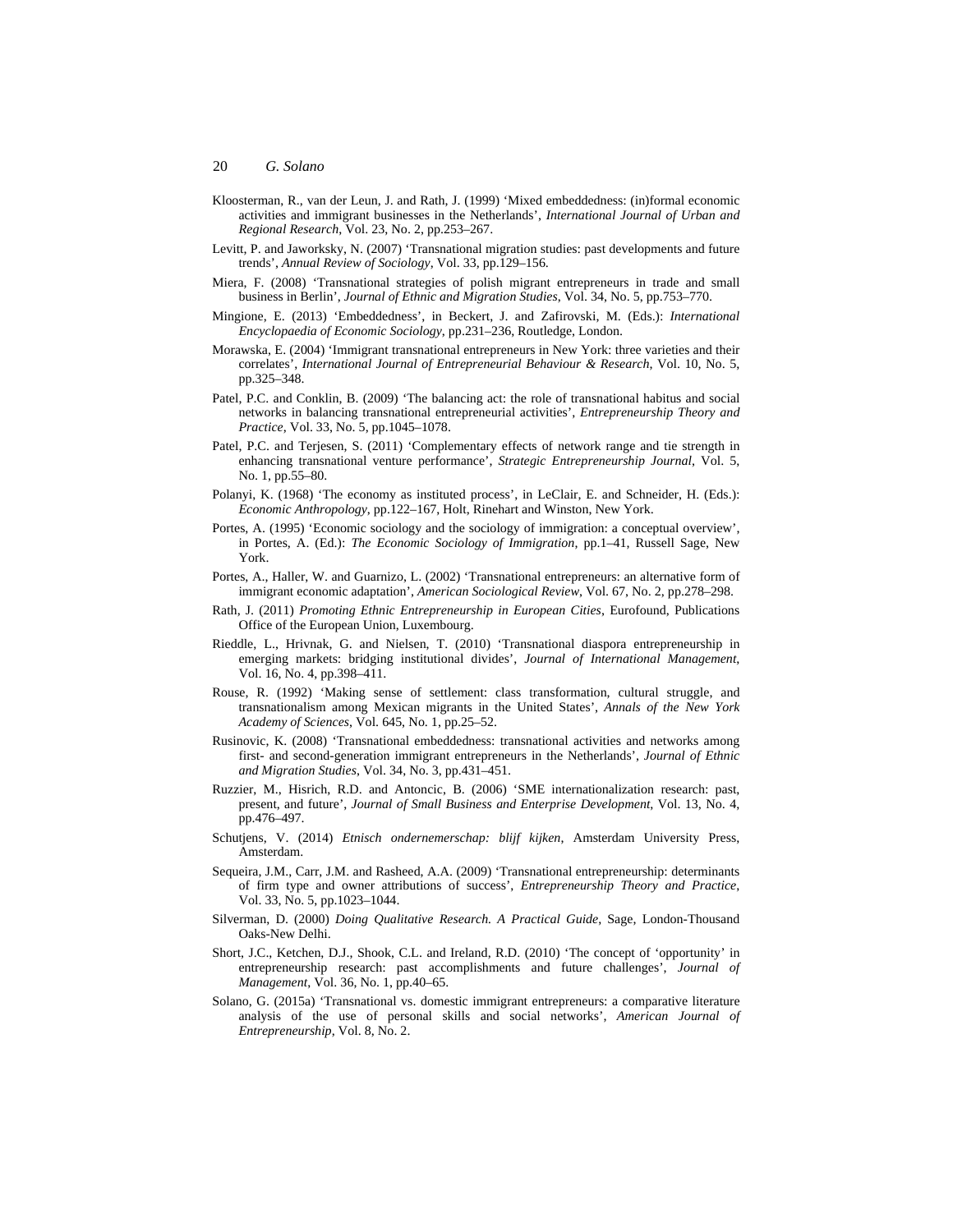- Solano, G. (2015b) 'Percorsi di lavoro autonomo e integrazione degli immigrati', *Sociologia del Lavoro*, No. 138, pp.138–153.
- Terjesen, S. and Elam, A. (2009) 'Transnational entrepreneurs' venture internationalization strategies: a practice theory approach', *Entrepreneurship Theory and Practice*, Vol. 33, No. 5, pp.1093–1120.
- Urbano, D., Toledano, N. and Ribeiro-Soriano, D. (2010) 'Legal and social institutions for transnational entrepreneurship: a multiple case Study in the Spanish context', in Honig, B., Drori, I. and Carmichael, B.A. (Eds.): *Transnational and Immigrant Entrepreneurship in a Globalized World*, pp.181–198, University of Toronto Press, Toronto.
- Urbano, D., Toledano, N. and Ribeiro-Soriano, D. (2011) 'Socio-cultural factors and transnational entrepreneurship: a multiple case study in Spain', *International Small Business Journal*, Vol. 29, No. 2, pp.119–134.
- Vertovec, S. (2004) 'Migrant transnationalism and modes of transformation', *International Migration Review*, Vol. 38, No. 3, pp.970–1001.
- Waldinger, R., Aldrich, H. and Ward, R. (Eds.) (1990) *Ethnic Entrepreneurs. Immigrant Business in Industrial Societies*, Sage, Newbury Park-London-New Delhi.

#### **Notes**

- 1 The term 'multifocality' is mentioned by Faist (2000) but has not been developed any further. I am indebted to Jan Rath for suggesting the use of this concept to me.
- 2 According to my estimates based on the Chamber of Commerce register, they represent only 3% of the total businesses owned by Moroccan immigrants in Milan.
- 3 The Trade Register of the Chamber of Commerce was not very reliable because some closed businesses were still listed. Nonetheless, it was one of the most useful sources for finding interviewees.
- 4 I started my research from the Trade Register of the Chamber of Commerce. I first checked all the names of entrepreneurs running I/E businesses on the list. Then I checked almost all businesses which might feature some kind I/E activities (such as *halal* butchers, bazaar shops, food shops, etc.), and in the end I was able to list an estimate of about 30 Moroccan entrepreneurs running such businesses in Milan.
- 5 I contacted 22 entrepreneurs, but four refused because they were either busy or not in Italy during the fieldwork period.
- 6 The interviews also included another meeting lasting one hour in which the entrepreneur's network was studied using social network analysis. This part was not used for the present paper.
- 7 In doing that, I used Nvivo software package.
- 8 According to Istat data, Lombardy is the first Italian region for the export of goods. For example, it exported 28.1% of total goods from Italy in 2012.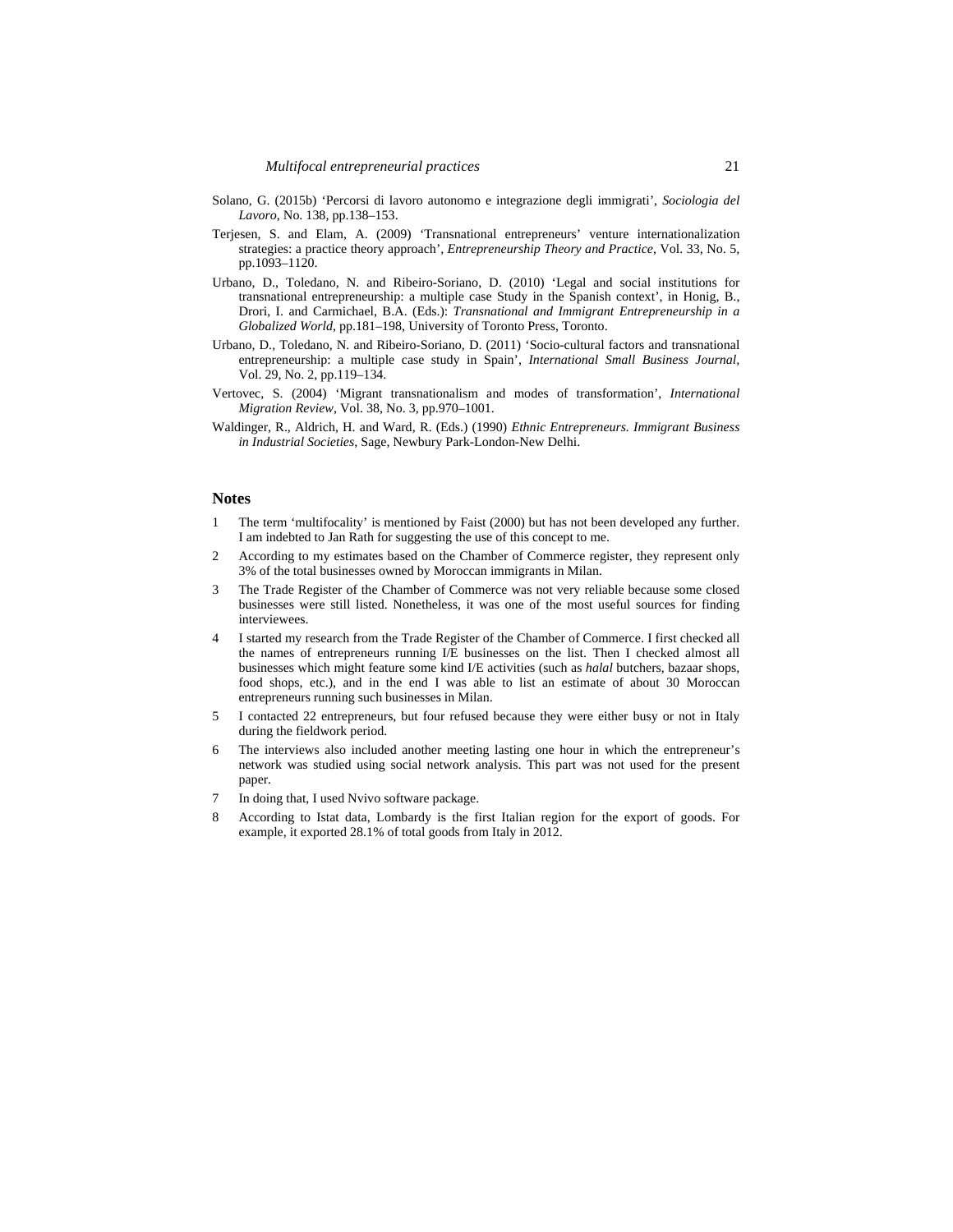# **Appendix**

## *Figures*

In Figure 1(a), each node represents a country that an entrepreneur has contact with. The relation between two nodes (a line) represents the fact that the nodes are part of the same business. Triangle refers to the fact that the entrepreneur has seized the opportunities in the country thanks to a certain degree of structural embeddedness (otherwise: circle). The countries where co-nationals play a relevant role for the business are in black (otherwise: white).





(a)